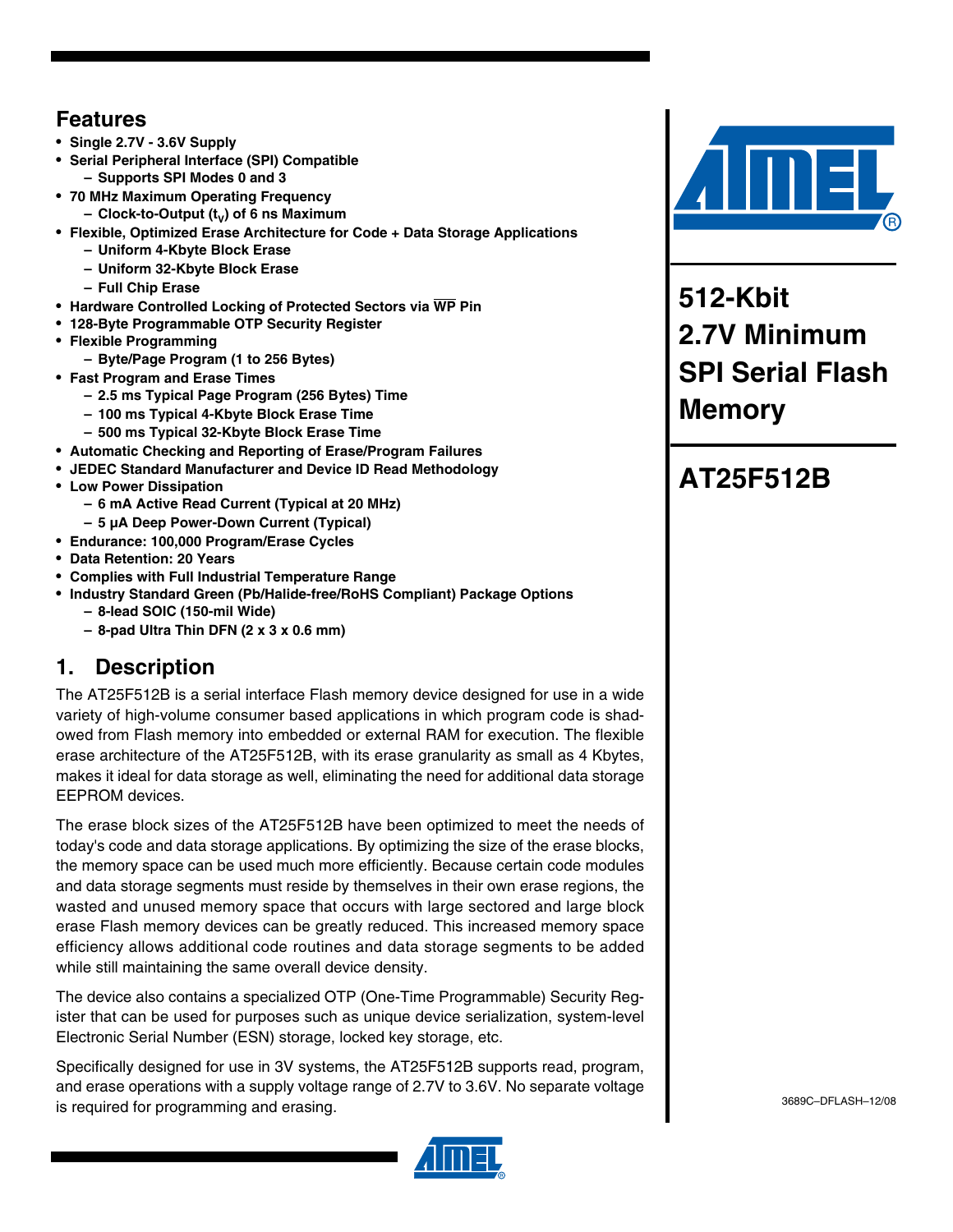

# **2. Pin Descriptions and Pinouts**

**Table 2-1.** Pin Descriptions

| <b>Symbol</b>          | <b>Name and Function</b>                                                                                                                                                                                                                                                                                                                                                                                                                                                                                                                                                                                                                                                                                                                                                                                                                                               | <b>Asserted</b><br><b>State</b> | <b>Type</b> |
|------------------------|------------------------------------------------------------------------------------------------------------------------------------------------------------------------------------------------------------------------------------------------------------------------------------------------------------------------------------------------------------------------------------------------------------------------------------------------------------------------------------------------------------------------------------------------------------------------------------------------------------------------------------------------------------------------------------------------------------------------------------------------------------------------------------------------------------------------------------------------------------------------|---------------------------------|-------------|
| $\overline{\text{CS}}$ | CHIP SELECT: Asserting the CS pin selects the device. When the CS pin is deasserted, the<br>device will be deselected and normally be placed in standby mode (not Deep Power-Down<br>mode), and the SO pin will be in a high-impedance state. When the device is deselected,<br>data will not be accepted on the SI pin.<br>A high-to-low transition on the $\overline{CS}$ pin is required to start an operation, and a low-to-high<br>transition is required to end an operation. When ending an internally self-timed operation<br>such as a program or erase cycle, the device will not enter the standby mode until the<br>completion of the operation.                                                                                                                                                                                                           | Low                             | Input       |
| <b>SCK</b>             | SERIAL CLOCK: This pin is used to provide a clock to the device and is used to control the<br>flow of data to and from the device. Command, address, and input data present on the SI pin<br>is always latched in on the rising edge of SCK, while output data on the SO pin is always<br>clocked out on the falling edge of SCK.                                                                                                                                                                                                                                                                                                                                                                                                                                                                                                                                      |                                 | Input       |
| SI                     | SERIAL INPUT: The SI pin is used to shift data into the device. The SI pin is used for all data<br>input including command and address sequences. Data on the SI pin is always latched in on<br>the rising edge of SCK.<br>Data present on the SI pin will be ignored whenever the device is deselected $(\overline{\mathrm{CS}})$ is<br>deasserted).                                                                                                                                                                                                                                                                                                                                                                                                                                                                                                                  |                                 | Input       |
| SO                     | SERIAL OUTPUT: The SO pin is used to shift data out from the device. Data on the SO pin<br>is always clocked out on the falling edge of SCK.<br>The SO pin will be in a high-impedance state whenever the device is deselected $(\overline{\text{CS}})$ is<br>deasserted).                                                                                                                                                                                                                                                                                                                                                                                                                                                                                                                                                                                             |                                 | Output      |
| <b>WP</b>              | WRITE PROTECT: The WP pin controls the hardware locking feature of the device. Please<br>refer to "Protection Commands and Features" on page 11 for more details on protection<br>features and the WP pin.<br>The WP pin is internally pulled-high and may be left floating if hardware controlled protection<br>will not be used. However, it is recommended that the $\overline{\text{WP}}$ pin also be externally connected<br>to $V_{CC}$ whenever possible.                                                                                                                                                                                                                                                                                                                                                                                                       | Low                             | Input       |
| <b>HOLD</b>            | HOLD: The HOLD pin is used to temporarily pause serial communication without<br>deselecting or resetting the device. While the HOLD pin is asserted, transitions on the SCK<br>pin and data on the SI pin will be ignored, and the SO pin will be in a high-impedance state.<br>The CS pin must be asserted, and the SCK pin must be in the low state in order for<br>a Hold condition to start. A Hold condition pauses serial communication only and<br>does not have an effect on internally self-timed operations such as a program or<br>erase cycle. Please refer to "Hold" on page 24 for additional details on the Hold<br>operation.<br>The HOLD pin is internally pulled-high and may be left floating if the Hold function will not be<br>used. However, it is recommended that the HOLD pin also be externally connected to $V_{CC}$<br>whenever possible. | Low                             | Input       |
| $V_{\rm CC}$           | <b>DEVICE POWER SUPPLY:</b> The $V_{CC}$ pin is used to supply the source voltage to the device.<br>Operations at invalid $V_{CC}$ voltages may produce spurious results and should not be<br>attempted.                                                                                                                                                                                                                                                                                                                                                                                                                                                                                                                                                                                                                                                               |                                 | Power       |
| <b>GND</b>             | GROUND: The ground reference for the power supply. GND should be connected to the<br>system ground.                                                                                                                                                                                                                                                                                                                                                                                                                                                                                                                                                                                                                                                                                                                                                                    |                                 | Power       |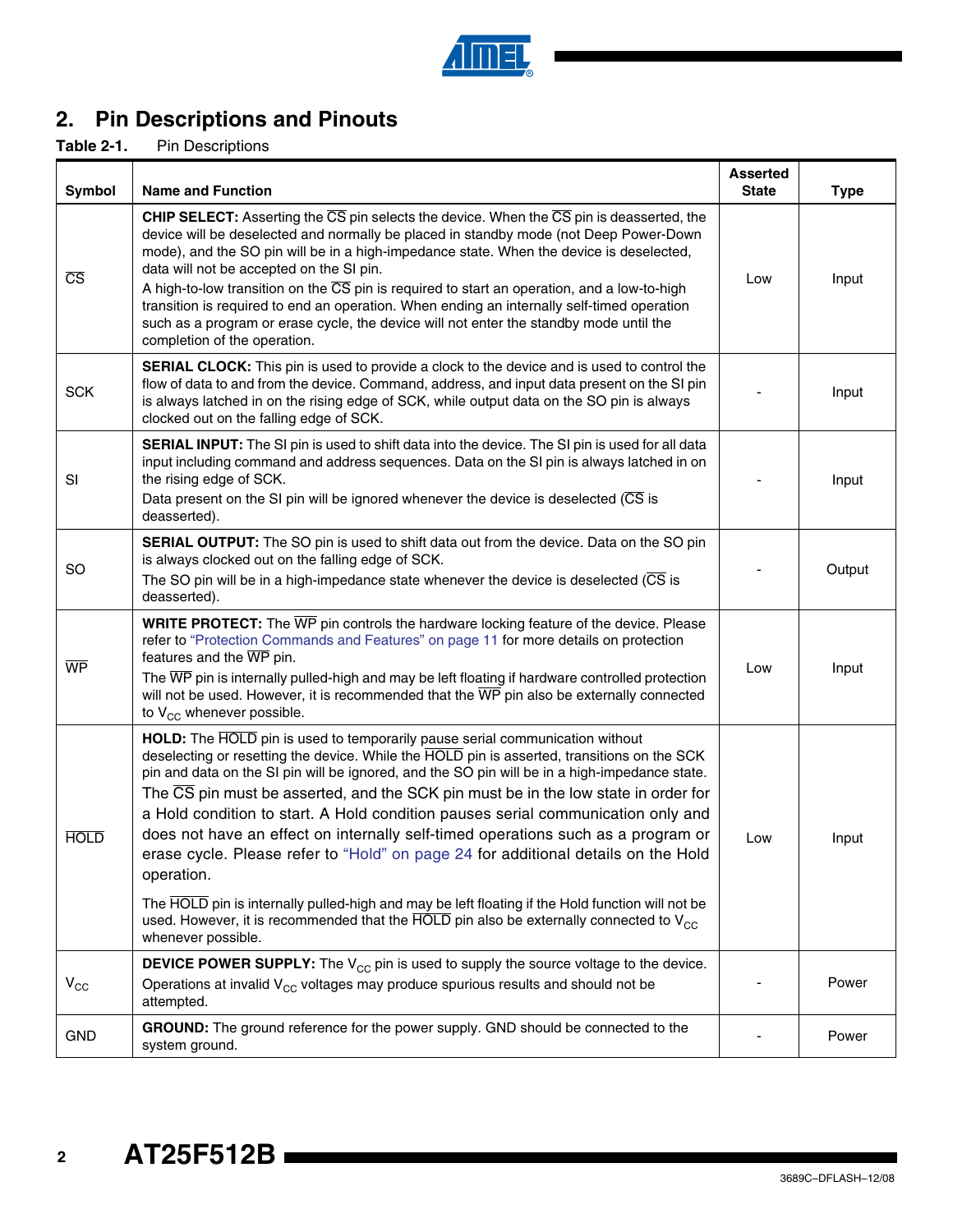| $\overline{\text{CS}}$ |   | 8 | <b>VCC</b> |
|------------------------|---|---|------------|
| <b>SO</b>              | 2 |   | HOLD       |
| WP                     | З | 6 | ] SCK      |
| <b>GND</b>             |   | 5 | SI         |
|                        |   |   |            |

**Figure 2-1.** 8-SOIC Top View **Figure 2-2.** 8-UDFN (Top View)

| $\overline{\text{CS}}$ $\Box$ |                | छ।              | <b>VCC</b>  |
|-------------------------------|----------------|-----------------|-------------|
| so t                          | $\overline{2}$ |                 | <b>HOLD</b> |
| $\overline{WP}$ 3             |                | 6               | <b>SCK</b>  |
| <b>GND</b>                    |                | $1\overline{5}$ | -SI         |
|                               |                |                 |             |

# **3. Block Diagram**





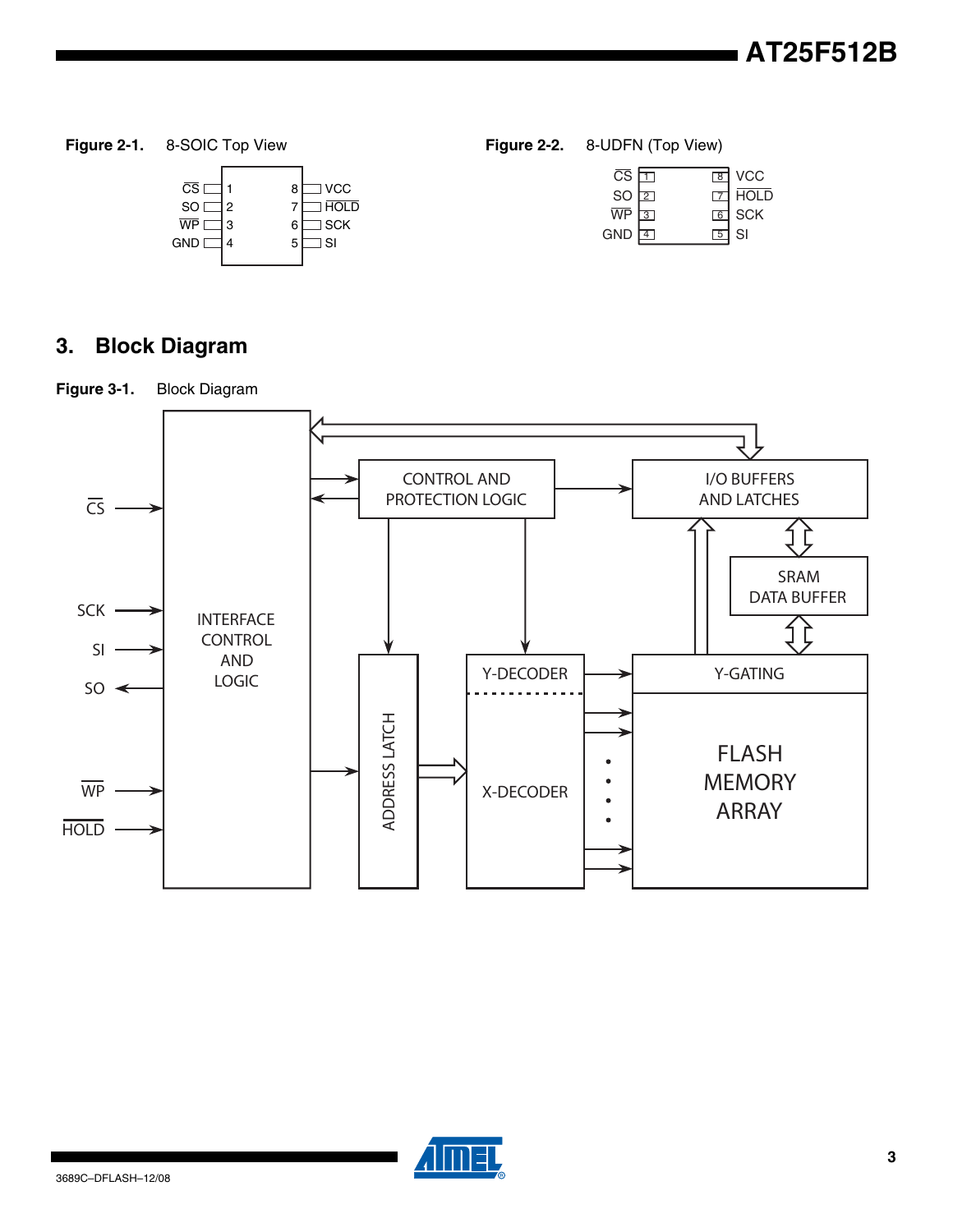

### **4. Memory Array**

To provide the greatest flexibility, the memory array of the AT25F512B can be erased in three levels of granularity including a full chip erase. The size of the erase blocks is optimized for both code and data storage applications, allowing both code and data segments to reside in their own erase regions. The Memory Architecture Diagram illustrates the breakdown of each erase level.

#### **Figure 4-1.** Memory Architecture Diagram

#### **Block Erase Detail**

#### **Page Program Detail**

| <b>32KB</b><br><b>Block Erase</b><br>(52h Command) | 4KB<br><b>Block Erase</b><br>(20h Command) | <b>Block Address</b><br>Range | 1-256 Byte<br>Page Program<br>(02h Command) | <b>Page Address</b><br>Range |
|----------------------------------------------------|--------------------------------------------|-------------------------------|---------------------------------------------|------------------------------|
|                                                    | 4KB                                        | 00FFFFh - 00F000h             | 256 Bytes                                   | 000FFFh - 000F00h            |
|                                                    | 4KB                                        | 00EFFFh - 00E000h             | 256 Bytes                                   | 000EFFh - 000E00h            |
|                                                    | 4KB                                        | $00$ DFFFh $-00$ D000h        | 256 Bytes                                   | 000DFFh - 000D00h            |
| 32KB                                               | 4KB                                        | $00CFFFh - 00C000h$           | 256 Bytes                                   | 000CFFh - 000C00h            |
|                                                    | 4KB                                        | 00BFFFh - 00B000h             | 256 Bytes                                   | 000BFFh - 000B00h            |
|                                                    | 4KB                                        | $00$ AFFFh $-00$ A000h        | 256 Bytes                                   | 000AFFh - 000A00h            |
|                                                    | 4KB                                        | 009FFFh - 009000h             | 256 Bytes                                   | 0009FFh - 000900h            |
|                                                    | 4KB                                        | 008FFFh - 008000h             | 256 Bytes                                   | 0008FFh - 000800h            |
|                                                    | 4KB                                        | 007FFFh - 007000h             | 256 Bytes                                   | 0007FFh - 000700h            |
|                                                    | 4KB                                        | 006FFFh - 006000h             | 256 Bytes                                   | 0006FFh - 000600h            |
|                                                    | 4KB                                        | 005FFFh - 005000h             | 256 Bytes                                   | 0005FFh - 000500h            |
| 32KB                                               | 4KB                                        | 004FFFh - 004000h             | 256 Bytes                                   | 0004FFh - 000400h            |
|                                                    | 4KB                                        | 003FFFh - 003000h             | 256 Bytes                                   | 0003FFh - 000300h            |
|                                                    | 4KB                                        | 002FFFh - 002000h             | 256 Bytes                                   | 0002FFh - 000200h            |
|                                                    | 4KB                                        | 001FFFh - 001000h             | 256 Bytes                                   | 0001FFh - 000100h            |
|                                                    | 4KB                                        | $000$ FFFh $-000000$ h        | 256 Bytes                                   | $0000$ FFh $-000000$ h       |

# **AT25F512B**

**4**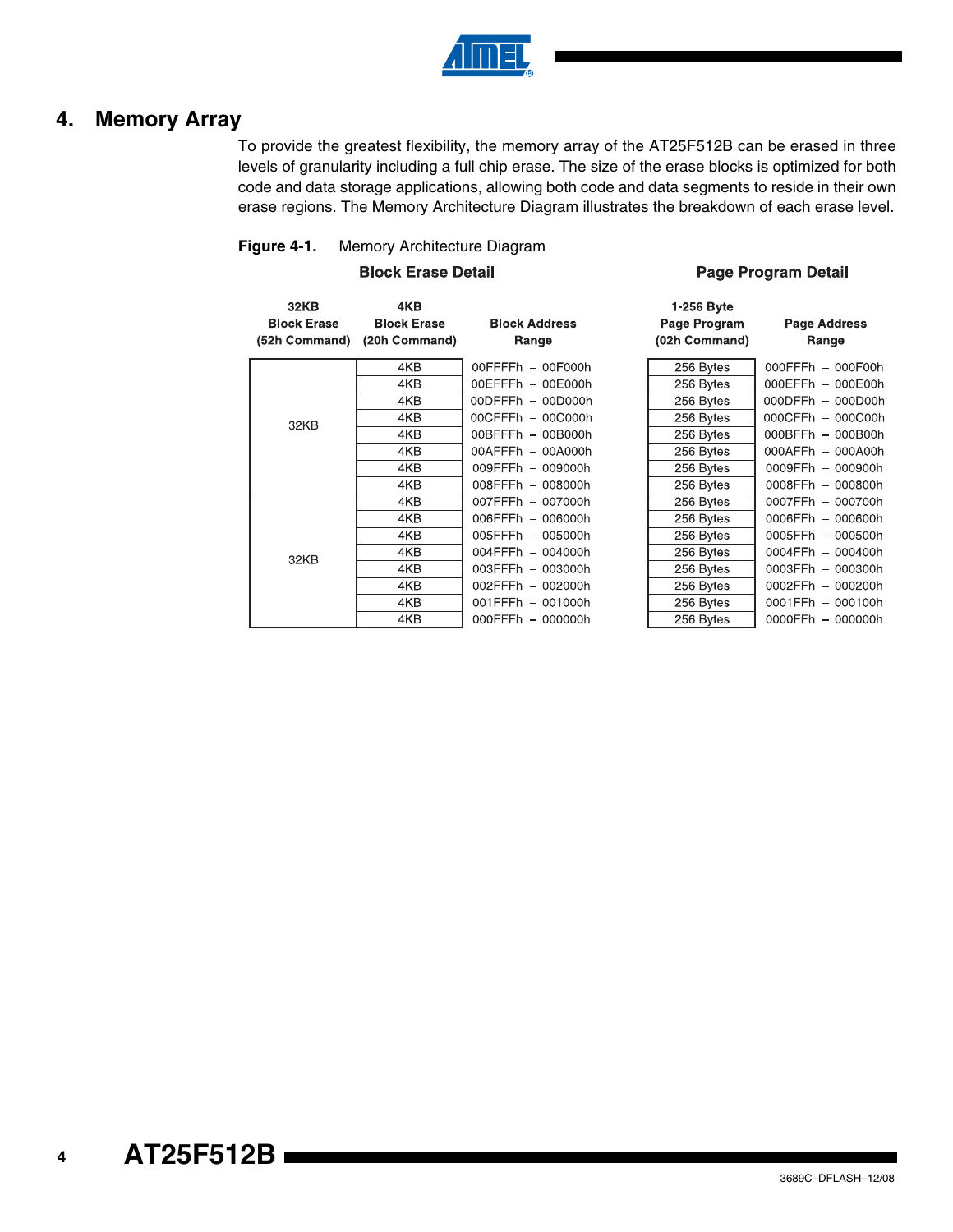### **5. Device Operation**

The AT25F512B is controlled by a set of instructions that are sent from a host controller, commonly referred to as the SPI Master. The SPI Master communicates with the AT25F512B via the SPI bus which is comprised of four signal lines: Chip Select  $(\overline{CS})$ , Serial Clock (SCK), Serial Input (SI), and Serial Output (SO).

The SPI protocol defines a total of four modes of operation (mode 0, 1, 2, or 3) with each mode differing in respect to the SCK polarity and phase and how the polarity and phase control the flow of data on the SPI bus. The AT25F512B supports the two most common modes, SPI Modes 0 and 3. The only difference between SPI Modes 0 and 3 is the polarity of the SCK signal when in the inactive state (when the SPI Master is in standby mode and not transferring any data). With SPI Modes 0 and 3, data is always latched in on the rising edge of SCK and always output on the falling edge of SCK.



### **6. Commands and Addressing**

A valid instruction or operation must always be started by first asserting the  $\overline{\text{CS}}$  pin. After the  $\overline{\text{CS}}$ pin has been asserted, the host controller must then clock out a valid 8-bit opcode on the SPI bus. Following the opcode, instruction dependent information such as address and data bytes would then be clocked out by the host controller. All opcode, address, and data bytes are transferred with the most-significant bit (MSB) first. An operation is ended by deasserting the CS pin.

Opcodes not supported by the AT25F512B will be ignored by the device and no operation will be started. The device will continue to ignore any data presented on the SI pin until the start of the next operation ( $\overline{\text{CS}}$  pin being deasserted and then reasserted). In addition, if the  $\overline{\text{CS}}$  pin is deasserted before complete opcode and address information is sent to the device, then no operation will be performed and the device will simply return to the idle state and wait for the next operation.

Addressing of the device requires a total of three bytes of information to be sent, representing address bits A23-A0. Since the upper address limit of the AT25F512B memory array is 00FFFFh, address bits A23-A16 are always ignored by the device.

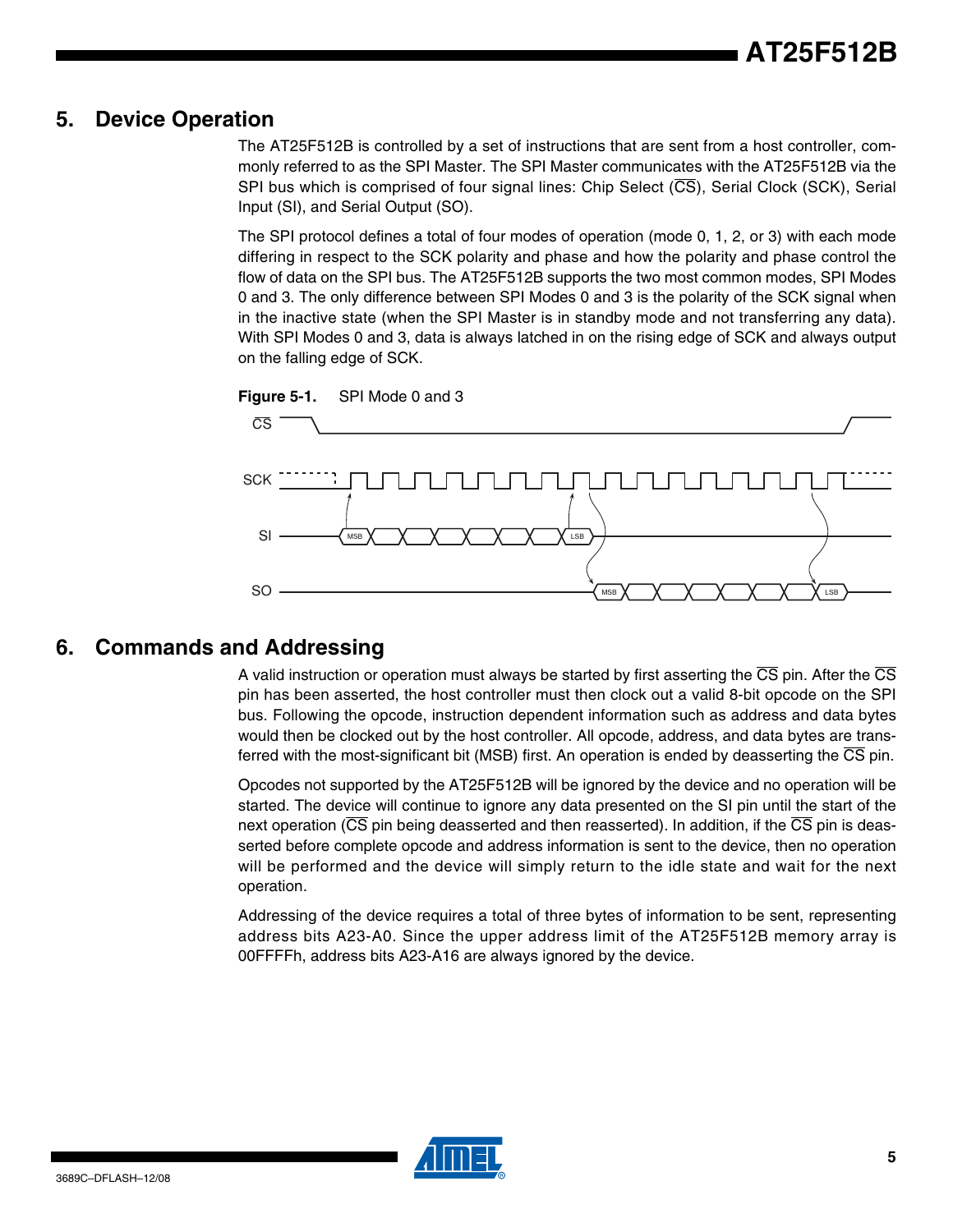

#### **Table 6-1.** Command Listing

| Command                            |                  | Opcode    | <b>Clock</b><br><b>Frequency</b> | <b>Address</b><br><b>Bytes</b> | <b>Dummy</b><br><b>Bytes</b> | Data<br><b>Bytes</b> |
|------------------------------------|------------------|-----------|----------------------------------|--------------------------------|------------------------------|----------------------|
| <b>Read Commands</b>               |                  |           |                                  |                                |                              |                      |
|                                    |                  | 0000 1011 | Up to 70 MHz                     | 3                              | $\mathbf{1}$                 | $1+$                 |
| <b>Read Array</b>                  | 03h              | 0000 0011 | Up to 33 MHz                     | 3                              | 0                            | $1+$                 |
| <b>Program and Erase Commands</b>  |                  |           |                                  |                                |                              |                      |
| Block Erase (4 Kbytes)             | 20h              | 0010 0000 | Up to 70 MHz                     | 3                              | $\mathbf 0$                  | $\Omega$             |
|                                    | 52h              | 0101 0010 | Up to 70 MHz                     | 3                              | $\mathbf 0$                  | $\mathbf 0$          |
| Block Erase (32 Kbytes)            | D <sub>8</sub> h | 1101 1000 | Up to 70 MHz                     | 3                              | 0                            | $\Omega$             |
|                                    | 60h              | 0110 0000 | Up to 70 MHz                     | $\Omega$                       | 0                            | $\Omega$             |
| Chip Erase                         |                  | 1100 0111 | Up to 70 MHz                     | 0                              | $\mathbf 0$                  | 0                    |
| Chip Erase (Legacy Command)        | 62h              | 0110 0010 | Up to 70 MHz                     | 0                              | $\mathbf 0$                  | $\Omega$             |
| Byte/Page Program (1 to 256 Bytes) | 02h              | 0000 0010 | Up to 70 MHz                     | 3                              | $\mathbf 0$                  | $1+$                 |
| <b>Protection Commands</b>         |                  |           |                                  |                                |                              |                      |
| <b>Write Enable</b>                | 06h              | 0000 0110 | Up to 70 MHz                     | 0                              | 0                            | 0                    |
| <b>Write Disable</b>               | 04h              | 0000 0100 | Up to 70 MHz                     | $\Omega$                       | $\mathbf 0$                  | $\Omega$             |
| <b>Security Commands</b>           |                  |           |                                  |                                |                              |                      |
| Program OTP Security Register      | 9Bh              | 1001 1011 | Up to 70 MHz                     | 3                              | 0                            | $1+$                 |
| <b>Read OTP Security Register</b>  | 77h              | 0111 0111 | Up to 70 MHz                     | 3                              | $\overline{2}$               | $1+$                 |
| <b>Status Register Commands</b>    |                  |           |                                  |                                |                              |                      |
| <b>Read Status Register</b>        | 05h              | 0000 0101 | Up to 70 MHz                     | $\pmb{0}$                      | $\pmb{0}$                    | $1+$                 |
| Write Status Register              | 01h              | 0000 0001 | Up to 70 MHz                     | 0                              | $\mathbf 0$                  | $\mathbf{1}$         |
| <b>Miscellaneous Commands</b>      |                  |           |                                  |                                |                              |                      |
| Read Manufacturer and Device ID    | 9Fh              | 1001 1111 | Up to 70 MHz                     | $\Omega$                       | $\mathbf 0$                  | 1 to $4$             |
| Read ID (Legacy Command)           | 15h              | 0001 0101 | Up to 70 MHz                     | 0                              | 0                            | $\overline{c}$       |
| Deep Power-Down                    | B9h              | 1011 1001 | Up to 70 MHz                     | 0                              | 0                            | $\Omega$             |
| Resume from Deep Power-Down        | <b>ABh</b>       | 1010 1011 | Up to 70 MHz                     | 0                              | $\mathbf 0$                  | 0                    |

**6**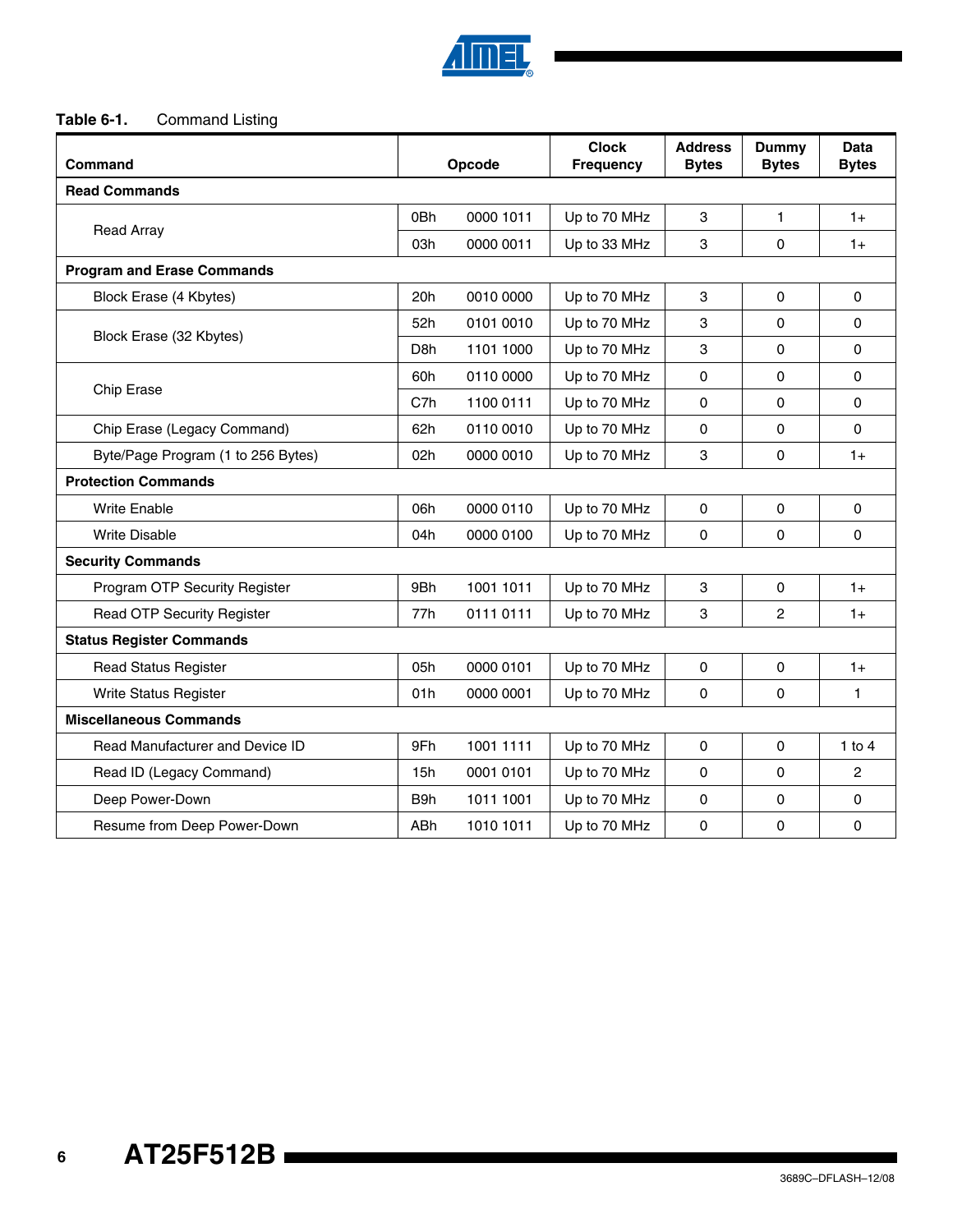### **7. Read Commands**

### **7.1 Read Array**

The Read Array command can be used to sequentially read a continuous stream of data from the device by simply providing the clock signal once the initial starting address has been specified. The device incorporates an internal address counter that automatically increments on every clock cycle.

Two opcodes (0Bh and 03h) can be used for the Read Array command. The use of each opcode depends on the maximum clock frequency that will be used to read data from the device. The 0Bh opcode can be used at any clock frequency up to the maximum specified by  $f_{\text{Cl K}}$ , and the 03h opcode can be used for lower frequency read operations up to the maximum specified by  $f_{RDL}$ .

To perform the Read Array operation, the  $\overline{CS}$  pin must first be asserted and the appropriate opcode (0Bh or 03h) must be clocked into the device. After the opcode has been clocked in, the three address bytes must be clocked in to specify the starting address location of the first byte to read within the memory array. Following the three address bytes, an additional dummy byte needs to be clocked into the device if the 0Bh opcode is used for the Read Array operation.

After the three address bytes (and the dummy byte if using opcode 0Bh) have been clocked in, additional clock cycles will result in data being output on the SO pin. The data is always output with the MSB of a byte first. When the last byte (00FFFFh) of the memory array has been read, the device will continue reading back at the beginning of the array (000000h). No delays will be incurred when wrapping around from the end of the array to the beginning of the array.

Deasserting the  $\overline{CS}$  pin will terminate the read operation and put the SO pin into a high-impedance state. The  $\overline{CS}$  pin can be deasserted at any time and does not require that a full byte of data be read.

> MSB MSB MSB n Yn Yn Yn Yn Yn Yn Yn

DATA BYTE 1



 $MSB$   $MSB$ 

HIGH-IMPEDANCE

**Figure 7-1.** Read Array - 0Bh Opcode

SO

3689C–DFLASH–12/08

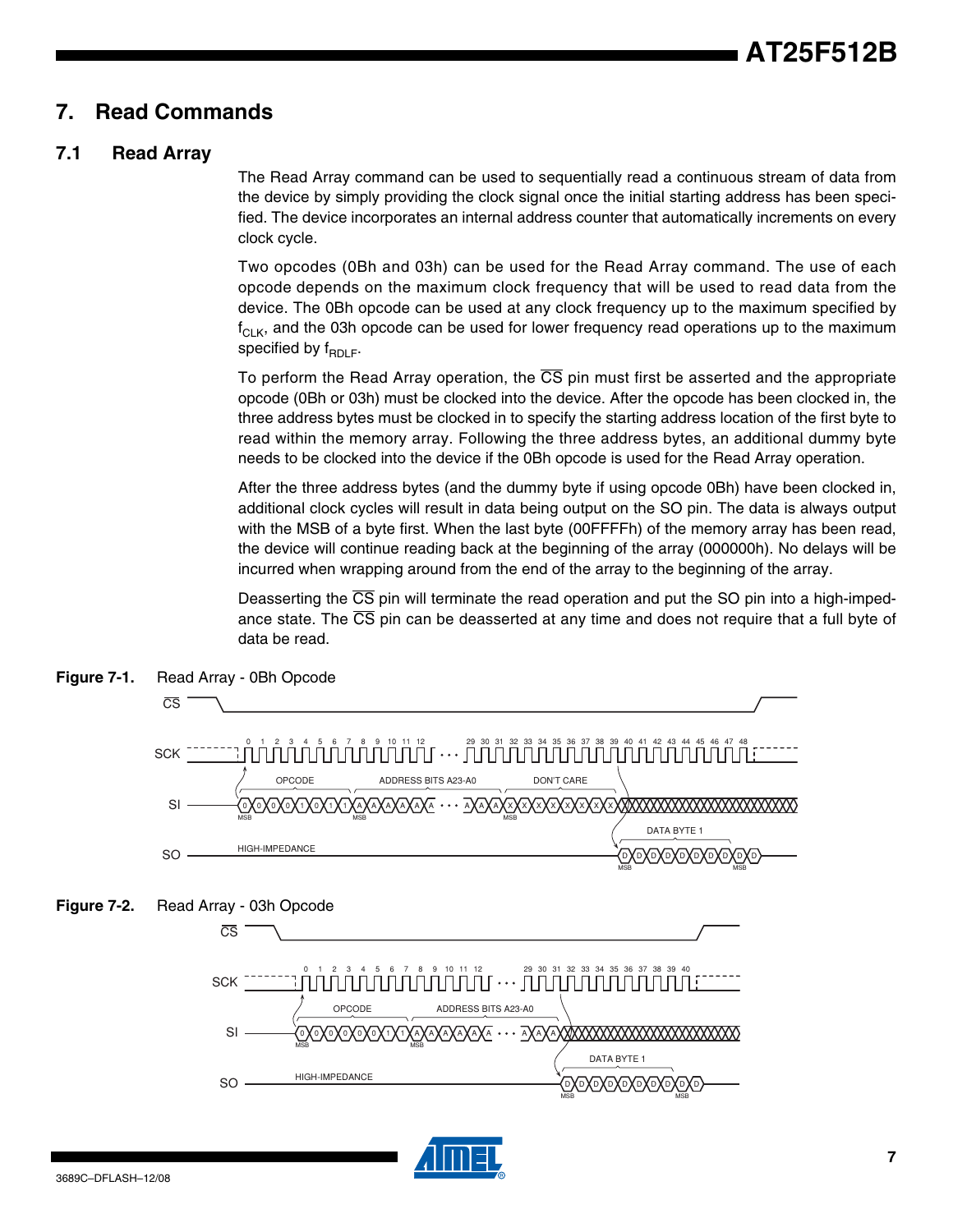### **8. Program and Erase Commands**

#### **8.1 Byte/Page Program**

The Byte/Page Program command allows anywhere from a single byte of data to 256 bytes of data to be programmed into previously erased memory locations. An erased memory location is one that has all eight bits set to the logical "1" state (a byte value of FFh). Before a Byte/Page Program command can be started, the Write Enable command must have been previously issued to the device (see ["Write Enable" on page 11\)](#page-10-1) to set the Write Enable Latch (WEL) bit of the Status Register to a logical "1" state.

To perform a Byte/Page Program command, an opcode of 02h must be clocked into the device followed by the three address bytes denoting the first byte location of the memory array to begin programming at. After the address bytes have been clocked in, data can then be clocked into the device and will be stored in an internal buffer.

If the starting memory address denoted by A23-A0 does not fall on an even 256-byte page boundary (A7-A0 are not all 0), then special circumstances regarding which memory locations to be programmed will apply. In this situation, any data that is sent to the device that goes beyond the end of the page will wrap around back to the beginning of the same page. For example, if the starting address denoted by A23-A0 is 0000FEh, and three bytes of data are sent to the device, then the first two bytes of data will be programmed at addresses 0000FEh and 0000FFh while the last byte of data will be programmed at address 000000h. The remaining bytes in the page (addresses 000001h through 0000FDh) will not be programmed and will remain in the erased state (FFh). In addition, if more than 256 bytes of data are sent to the device, then only the last 256 bytes sent will be latched into the internal buffer.

When the CS pin is deasserted, the device will take the data stored in the internal buffer and program it into the appropriate memory array locations based on the starting address specified by A23-A0 and the number of data bytes sent to the device. If less than 256 bytes of data were sent to the device, then the remaining bytes within the page will not be programmed and will remain in the erased state (FFh). The programming of the data bytes is internally self-timed and should take place in a time of t<sub>pp</sub> or t<sub>BP</sub> if only programming a single byte.

The three address bytes and at least one complete byte of data must be clocked into the device before the  $\overline{\text{CS}}$  pin is deasserted, and the  $\overline{\text{CS}}$  pin must be deasserted on even byte boundaries (multiples of eight bits); otherwise, the device will abort the operation and no data will be programmed into the memory array. In addition, if the memory is in the protected state (see ["Block](#page-11-0) [Protection" on page 12\)](#page-11-0), then the Byte/Page Program command will not be executed, and the device will return to the idle state once the CS pin has been deasserted. The WEL bit in the Status Register will be reset back to the logical "0" state if the program cycle aborts due to an incomplete address being sent, an incomplete byte of data being sent, the  $\overline{\text{CS}}$  pin being deasserted on uneven byte boundaries, or because the memory location to be programmed is protected.

While the device is programming, the Status Register can be read and will indicate that the device is busy. For faster throughput, it is recommended that the Status Register be polled rather than waiting the t<sub>BP</sub> or t<sub>PP</sub> time to determine if the data bytes have finished programming. At some point before the program cycle completes, the WEL bit in the Status Register will be reset back to the logical "0" state.

The device also incorporates an intelligent programming algorithm that can detect when a byte location fails to program properly. If a programming error arises, it will be indicated by the EPE bit in the Status Register.

**8**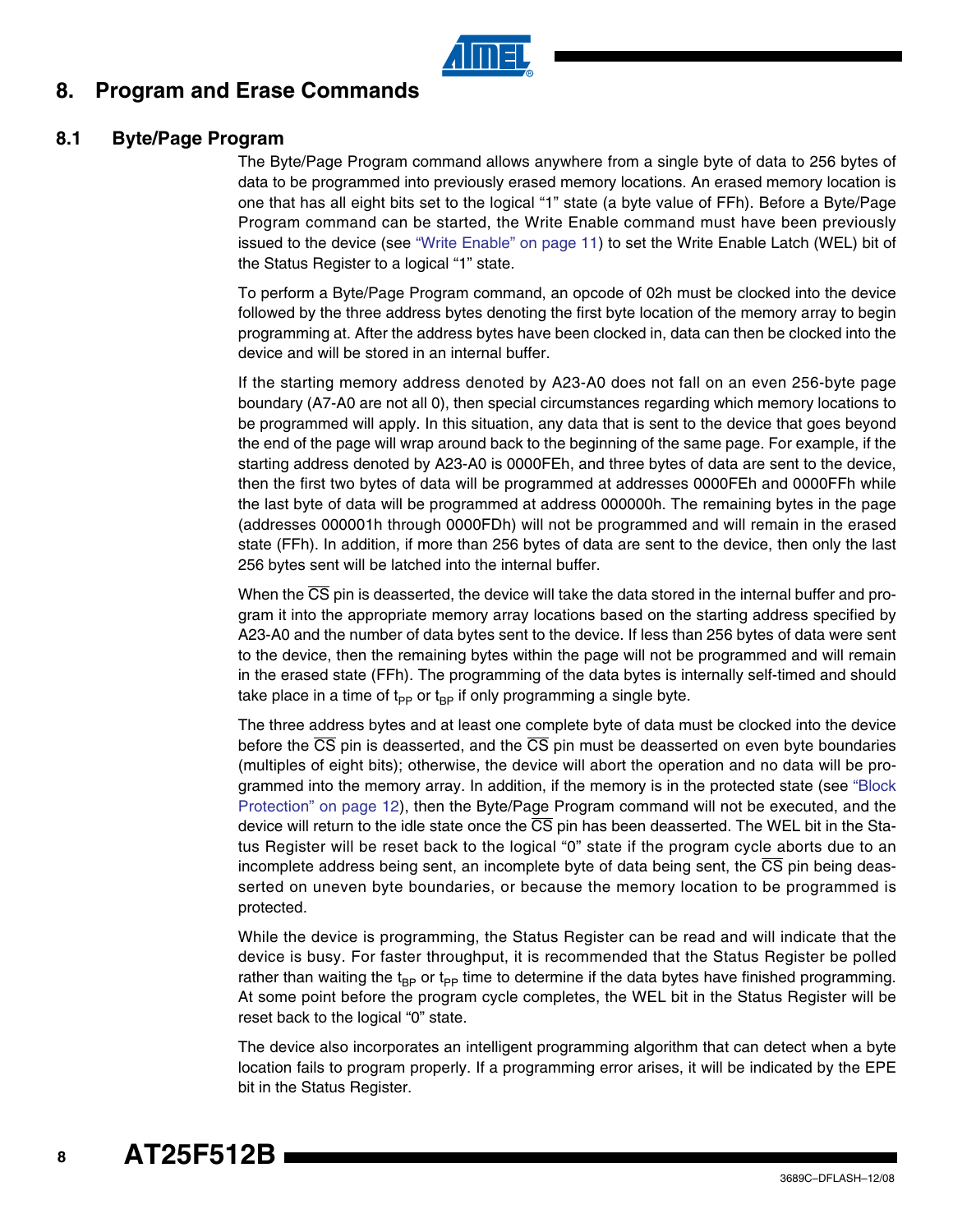

#### **8.2 Block Erase**

A block of 4 or 32 Kbytes can be erased (all bits set to the logical "1" state) in a single operation by using one of three different opcodes for the Block Erase command. An opcode of 20h is used for a 4-Kbyte erase, and an opcode of 52h or D8h is used for a 32-Kbyte erase. Before a Block Erase command can be started, the Write Enable command must have been previously issued to the device to set the WEL bit of the Status Register to a logical "1" state.

To perform a Block Erase, the  $\overline{\text{CS}}$  pin must first be asserted and the appropriate opcode (20h, 52h, or D8h) must be clocked into the device. After the opcode has been clocked in, the three address bytes specifying an address within the 4- or 32-Kbyte block to be erased must be clocked in. Any additional data clocked into the device will be ignored. When the  $\overline{\text{CS}}$  pin is deasserted, the device will erase the appropriate block. The erasing of the block is internally selftimed and should take place in a time of  $t_{BIKF}$ .

Since the Block Erase command erases a region of bytes, the lower order address bits do not need to be decoded by the device. Therefore, for a 4-Kbyte erase, address bits A11-A0 will be ignored by the device and their values can be either a logical "1" or "0". For a 32-Kbyte erase, address bits A14-A0 will be ignored by the device. Despite the lower order address bits not being decoded by the device, the complete three address bytes must still be clocked into the device before the  $\overline{CS}$  pin is deasserted, and the  $\overline{CS}$  pin must be deasserted on an even byte boundary (multiples of eight bits); otherwise, the device will abort the operation and no erase operation will be performed.

If the memory is in the protected state, then the Block Erase command will not be executed, and the device will return to the idle state once the  $\overline{\text{CS}}$  pin has been deasserted.

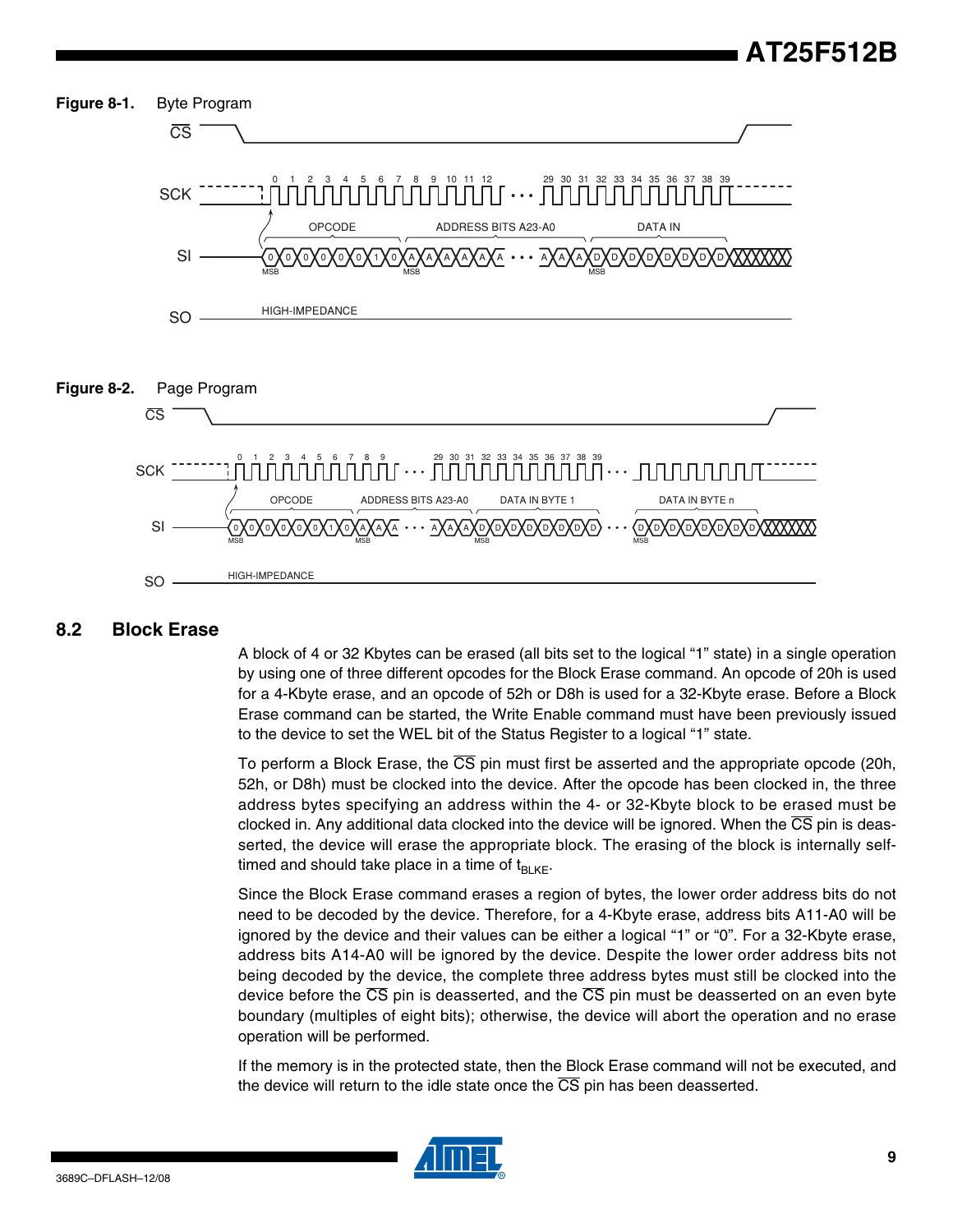

The WEL bit in the Status Register will be reset back to the logical "0" state if the erase cycle aborts due to an incomplete address being sent, the  $\overline{\text{CS}}$  pin being deasserted on uneven byte boundaries, or because a memory location within the region to be erased is protected.

While the device is executing a successful erase cycle, the Status Register can be read and will indicate that the device is busy. For faster throughput, it is recommended that the Status Register be polled rather than waiting the  $t_{\text{Bl KF}}$  time to determine if the device has finished erasing. At some point before the erase cycle completes, the WEL bit in the Status Register will be reset back to the logical "0" state.

The device also incorporates an intelligent erase algorithm that can detect when a byte location fails to erase properly. If an erase error occurs, it will be indicated by the EPE bit in the Status Register.



#### **8.3 Chip Erase**

The entire memory array can be erased in a single operation by using the Chip Erase command. Before a Chip Erase command can be started, the Write Enable command must have been previously issued to the device to set the WEL bit of the Status Register to a logical "1" state.

Three opcodes (60h, 62h, and C7h) can be used for the Chip Erase command. There is no difference in device functionality when utilizing the three opcodes, so they can be used interchangeably. To perform a Chip Erase, one of the three opcodes must be clocked into the device. Since the entire memory array is to be erased, no address bytes need to be clocked into the device, and any data clocked in after the opcode will be ignored. When the  $\overline{\text{CS}}$  pin is deasserted, the device will erase the entire memory array. The erasing of the device is internally selftimed and should take place in a time of  $t_{CHPF}$ .

The complete opcode must be clocked into the device before the  $\overline{CS}$  pin is deasserted, and the CS pin must be deasserted on an even byte boundary (multiples of eight bits); otherwise, no erase will be performed. In addition, if the memory array is in the protected state, then the Chip Erase command will not be executed, and the device will return to the idle state once the  $\overline{\text{CS}}$  pin has been deasserted. The WEL bit in the Status Register will be reset back to the logical "0" state if the  $\overline{\text{CS}}$  pin is deasserted on uneven byte boundaries or if the memory is in the protected state.

While the device is executing a successful erase cycle, the Status Register can be read and will indicate that the device is busy. For faster throughput, it is recommended that the Status Register be polled rather than waiting the t<sub>CHPE</sub> time to determine if the device has finished erasing. At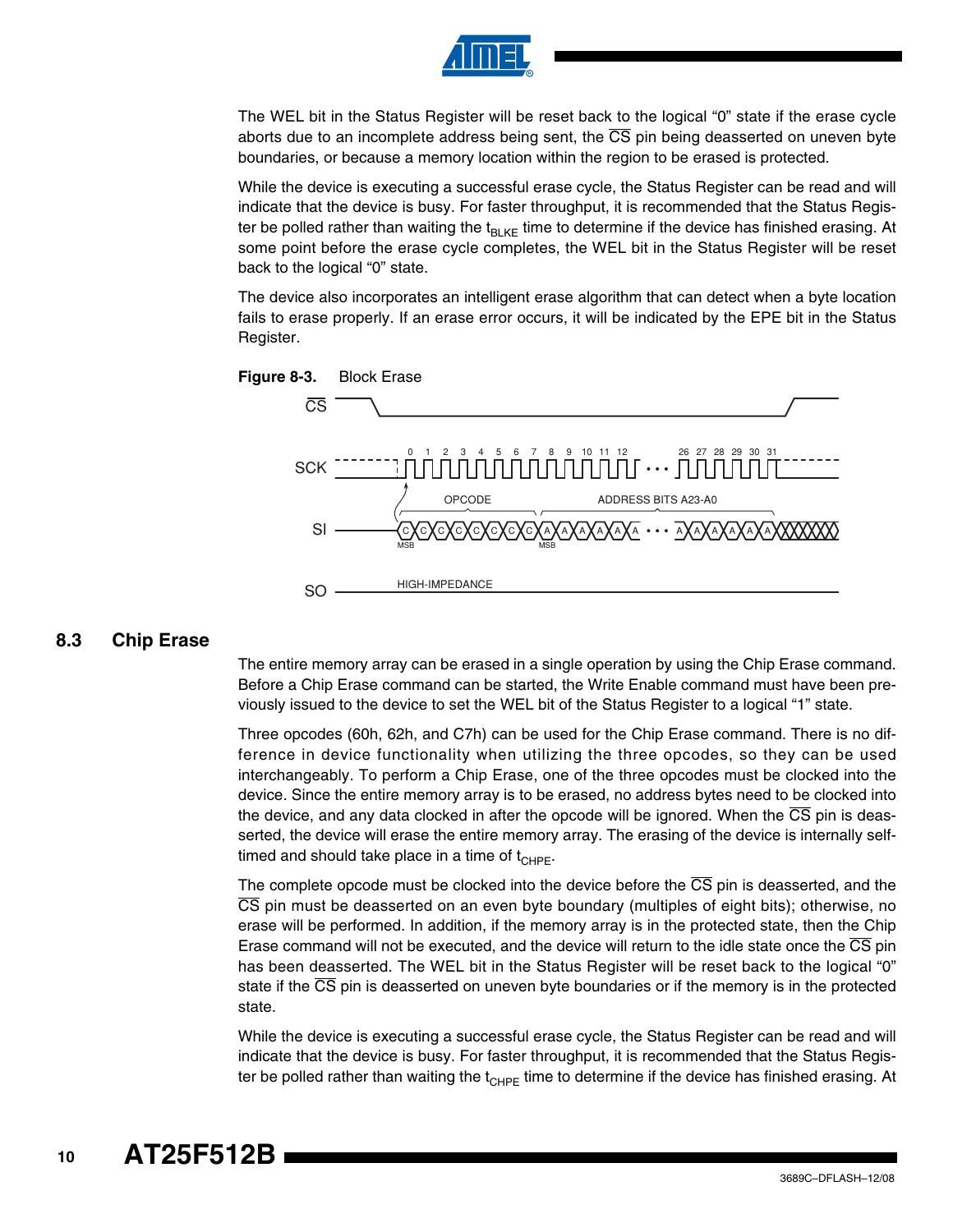some point before the erase cycle completes, the WEL bit in the Status Register will be reset back to the logical "0" state.

The device also incorporates an intelligent erase algorithm that can detect when a byte location fails to erase properly. If an erase error occurs, it will be indicated by the EPE bit in the Status Register.



### <span id="page-10-0"></span>**9. Protection Commands and Features**

#### <span id="page-10-1"></span>**9.1 Write Enable**

The Write Enable command is used to set the Write Enable Latch (WEL) bit in the Status Register to a logical "1" state. The WEL bit must be set before a Byte/Page Program, erase, Program OTP Security Register, or Write Status Register command can be executed. This makes the issuance of these commands a two step process, thereby reducing the chances of a command being accidentally or erroneously executed. If the WEL bit in the Status Register is not set prior to the issuance of one of these commands, then the command will not be executed.

To issue the Write Enable command, the  $\overline{\text{CS}}$  pin must first be asserted and the opcode of 06h must be clocked into the device. No address bytes need to be clocked into the device, and any data clocked in after the opcode will be ignored. When the CS pin is deasserted, the WEL bit in the Status Register will be set to a logical "1". The complete opcode must be clocked into the device before the  $\overline{CS}$  pin is deasserted, and the  $\overline{CS}$  pin must be deasserted on an even byte boundary (multiples of eight bits); otherwise, the device will abort the operation and the state of the WEL bit will not change.



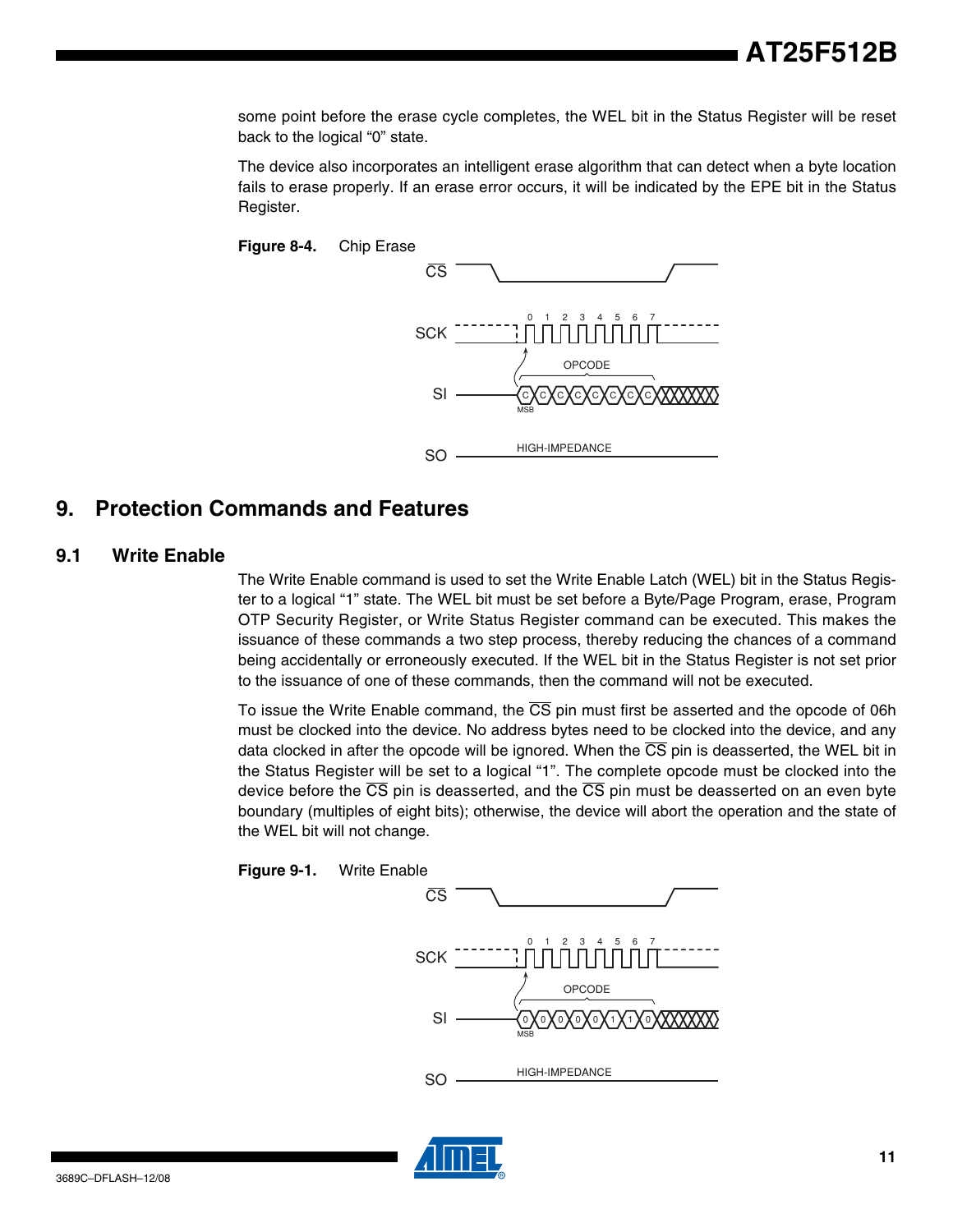

#### **9.2 Write Disable**

The Write Disable command is used to reset the Write Enable Latch (WEL) bit in the Status Register to the logical "0" state. With the WEL bit reset, all Byte/Page Program, erase, Program OTP Security Register, and Write Status Register commands will not be executed. Other conditions can also cause the WEL bit to be reset; for more details, refer to the WEL bit section of the Status Register description.

To issue the Write Disable command, the  $\overline{\text{CS}}$  pin must first be asserted and the opcode of 04h must be clocked into the device. No address bytes need to be clocked into the device, and any data clocked in after the opcode will be ignored. When the  $\overline{\text{CS}}$  pin is deasserted, the WEL bit in the Status Register will be reset to a logical "0". The complete opcode must be clocked into the device before the  $\overline{CS}$  pin is deasserted, and the  $\overline{CS}$  pin must be deasserted on an even byte boundary (multiples of eight bits); otherwise, the device will abort the operation and the state of the WEL bit will not change.





#### <span id="page-11-0"></span>**9.3 Block Protection**

The device can be software protected against erroneous or malicious program or erase operations by utilizing the Block Protection feature of the device. Block Protection can be enabled or disabled by using the Write Status Register command to change the value of the Block Protection (BP0) bit in the Status Register. The following table outlines the two states of the BP0 bit and the associated protection area.

| Table 9-1. | <b>Memory Array Protection</b> |
|------------|--------------------------------|
|------------|--------------------------------|

| <b>Protection Level</b> | BP <sub>0</sub> | <b>Protected Memory Address</b> |
|-------------------------|-----------------|---------------------------------|
| None                    |                 | None                            |
| <b>Full Memory</b>      |                 | 00000h - 00FFFFh                |

When the BP0 bit of the Status Register is in the logical "1" state, the entire memory array will be protected against program or erase operations. Any attempts to send a Byte/Page Program command, a Block Erase command, or a Chip Erase command will be ignored by the device.

As a safeguard against accidental or erroneous protecting or unprotecting of the memory array, the BP0 bit itself can be locked from updates by using the  $\overline{WP}$  pin and the BPL (Block Protection Locked) bit of the Status Register (see ["Protected States and the Write Protect Pin" on page 13](#page-12-0) for more details).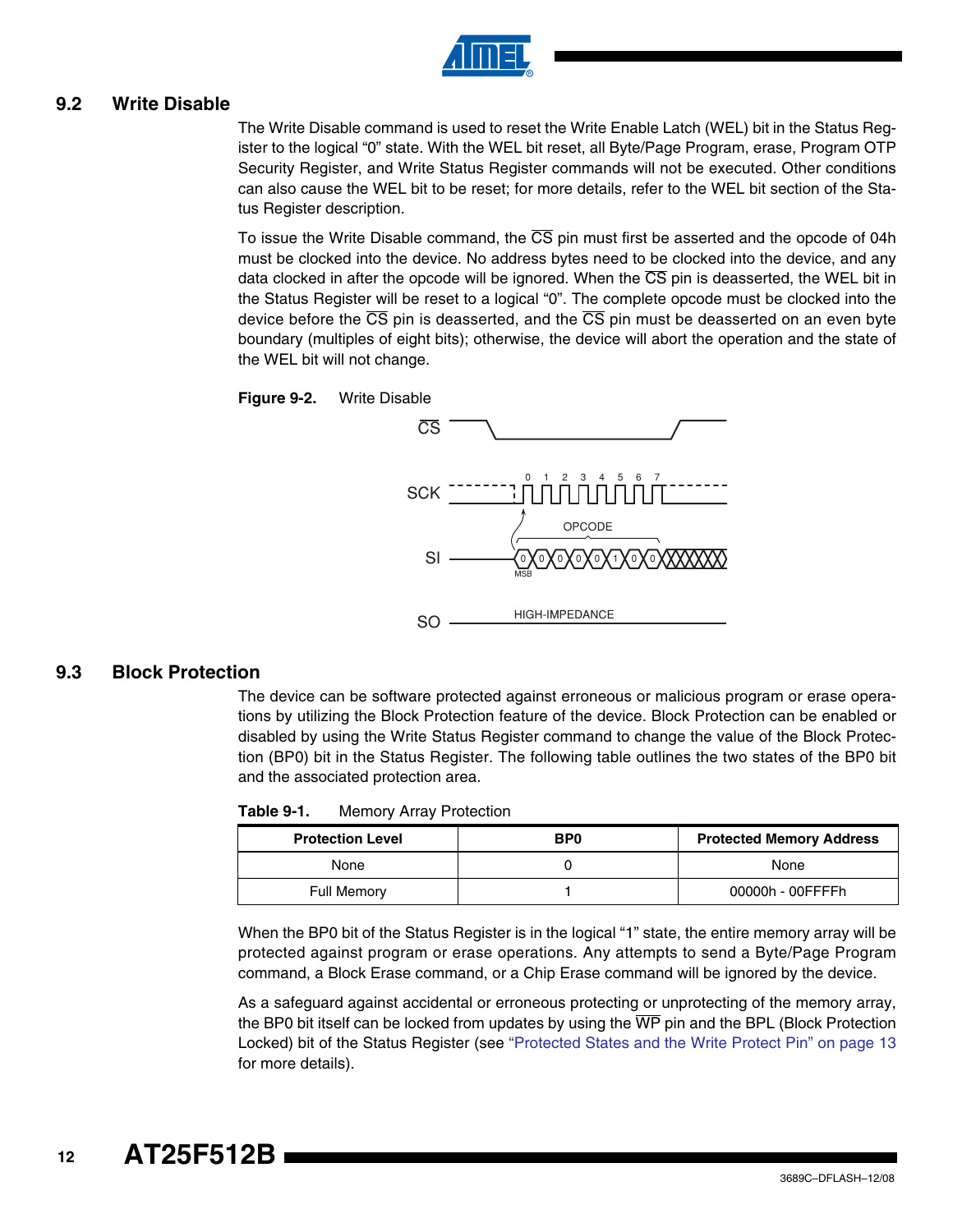The BP0 bit of the Status Register is a nonvolatile bit; therefore, the BP0 bit will retain its state even after the device has been power cycled. Care should be taken to ensure that BP0 is in the logical "1" state before powering down for those applications that wish to have the memory array fully protected upon power up. The default state for BP0 when shipped from Atmel is "0".

#### <span id="page-12-0"></span>**9.4 Protected States and the Write Protect Pin**

The WP pin is not linked to the memory array itself and has no direct effect on the protection status of the memory array. Instead, the WP pin, in conjunction with the BPL (Block Protection Locked) bit in the Status Register, is used to control the hardware locking mechanism of the device. For hardware locking to be active, two conditions must be met-the  $\overline{\text{WP}}$  pin must be asserted and the BPL bit must be in the logical "1" state.

When hardware locking is active, the Block Protection (BP0) bit is locked and the BPL bit itself is also locked. Therefore, if the memory array is protected, it will be locked in the protected state, and if the memory array is unprotected, it will be locked in the unprotected state. These states cannot be changed as long as hardware locking is active, so the Write Status Register command will be ignored. In order to modify the protection status of the memory array, the  $\overline{WP}$  pin must first be deasserted, and the BPL bit in the Status Register must be reset back to the logical "0" state using the Write Status Register command.

If the WP pin is permanently connected to GND, then once the BPL bit is set to a logical "1", the only way to reset the bit back to the logical "0" state is to power-cycle the device. This allows a system to power-up with all sectors software protected but not hardware locked. Therefore, sectors can be unprotected and protected as needed and then hardware locked at a later time by simply setting the BPL bit in the Status Register.

When the  $\overline{WP}$  pin is deasserted, or if the  $\overline{WP}$  pin is permanently connected to  $V_{CC}$ , the BPL bit in the Status Register can be set to a logical "1", but doing so will not lock the BP0 bit.

[Table 9-2](#page-12-1) details the various protection and locking states of the device.

| WP       | <b>BPL</b> | Locking            | <b>BPL Change Allowed</b>   | <b>BP0 and Protection Status</b>                                                                                                                                   |
|----------|------------|--------------------|-----------------------------|--------------------------------------------------------------------------------------------------------------------------------------------------------------------|
| $\Omega$ | ŋ          |                    | Can be modified from 0 to 1 | BP0 bit unlocked and modifiable using<br>the Write Status Register command.<br>Memory array can be protected and<br>unprotected freely.                            |
| $\Omega$ |            | Hardware<br>Locked | Locked                      | BP0 bit locked in current state. The Write<br>Status Register command will have no<br>affect. Memory array is locked in current<br>protected or unprotected state. |
|          | O          |                    | Can be modified from 0 to 1 | BP0 bit unlocked and modifiable using<br>the Write Status Register command.<br>Memory array can be protected and<br>unprotected freely.                            |
|          | 1          |                    | Can be modified from 1 to 0 | BP0 bit unlocked and modifiable using<br>the Write Status Register command.<br>Memory array can be protected and<br>unprotected freely.                            |

<span id="page-12-1"></span>**Table 9-2.** Hardware and Software Locking

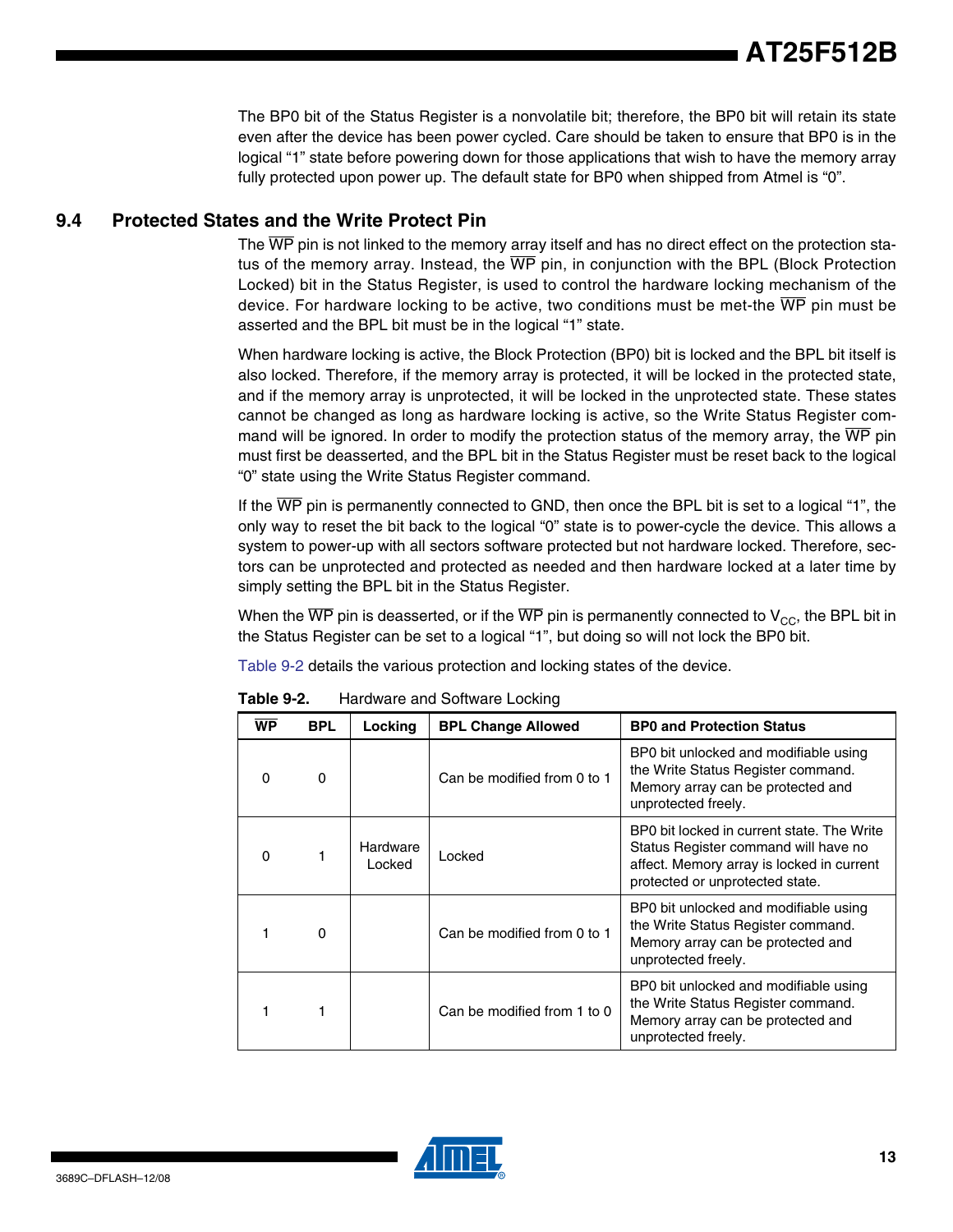

### **10. Security Commands**

### **10.1 Program OTP Security Register**

The device contains a specialized OTP (One-Time Programmable) Security Register that can be used for purposes such as unique device serialization, system-level Electronic Serial Number (ESN) storage, locked key storage, etc. The OTP Security Register is independent of the main Flash memory array and is comprised of a total of 128 bytes of memory divided into two portions. The first 64 bytes (byte locations 0 through 63) of the OTP Security Register are allocated as a one-time user-programmable space. Once these 64 bytes have been programmed, they cannot be erased or reprogrammed. The remaining 64 bytes of the OTP Security Register (byte locations 64 through 127) are factory programmed by Atmel and will contain a unique value for each device. The factory programmed data is fixed and cannot be changed.

| Table 10-1. | <b>OTP Security Register</b> |  |
|-------------|------------------------------|--|
|-------------|------------------------------|--|

| <b>Security Register</b><br><b>Byte Number</b> |  |   |    |    |    |    |                             |     |  |
|------------------------------------------------|--|---|----|----|----|----|-----------------------------|-----|--|
|                                                |  | . | 62 | 63 | 64 | 65 | .                           | 126 |  |
| One-Time User Programmable                     |  |   |    |    |    |    | Factory Programmed by Atmel |     |  |

The user-programmable portion of the OTP Security Register does not need to be erased before it is programmed. In addition, the Program OTP Security Register command operates on the entire 64-byte user-programmable portion of the OTP Security Register at one time. Once the user-programmable space has been programmed with any number of bytes, the user-programmable space cannot be programmed again; therefore, it is not possible to only program the first two bytes of the register and then program the remaining 62 bytes at a later time.

Before the Program OTP Security Register command can be issued, the Write Enable command must have been previously issued to set the WEL bit in the Status Register to a logical "1". To program the OTP Security Register, the  $\overline{\text{CS}}$  pin must first be asserted and an opcode of 9Bh must be clocked into the device followed by the three address bytes denoting the first byte location of the OTP Security Register to begin programming at. Since the size of the user-programmable portion of the OTP Security Register is 64 bytes, the upper order address bits do not need to be decoded by the device. Therefore, address bits A23-A6 will be ignored by the device and their values can be either a logical "1" or "0". After the address bytes have been clocked in, data can then be clocked into the device and will be stored in the internal buffer.

If the starting memory address denoted by A23-A0 does not start at the beginning of the OTP Security Register memory space (A5-A0 are not all 0), then special circumstances regarding which OTP Security Register locations to be programmed will apply. In this situation, any data that is sent to the device that goes beyond the end of the 64-byte user-programmable space will wrap around back to the beginning of the OTP Security Register. For example, if the starting address denoted by A23-A0 is 00003Eh, and three bytes of data are sent to the device, then the first two bytes of data will be programmed at OTP Security Register addresses 00003Eh and 00003Fh while the last byte of data will be programmed at address 000000h. The remaining bytes in the OTP Security Register (addresses 000001h through 00003Dh) will not be programmed and will remain in the erased state (FFh). In addition, if more than 64 bytes of data are sent to the device, then only the last 64 bytes sent will be latched into the internal buffer.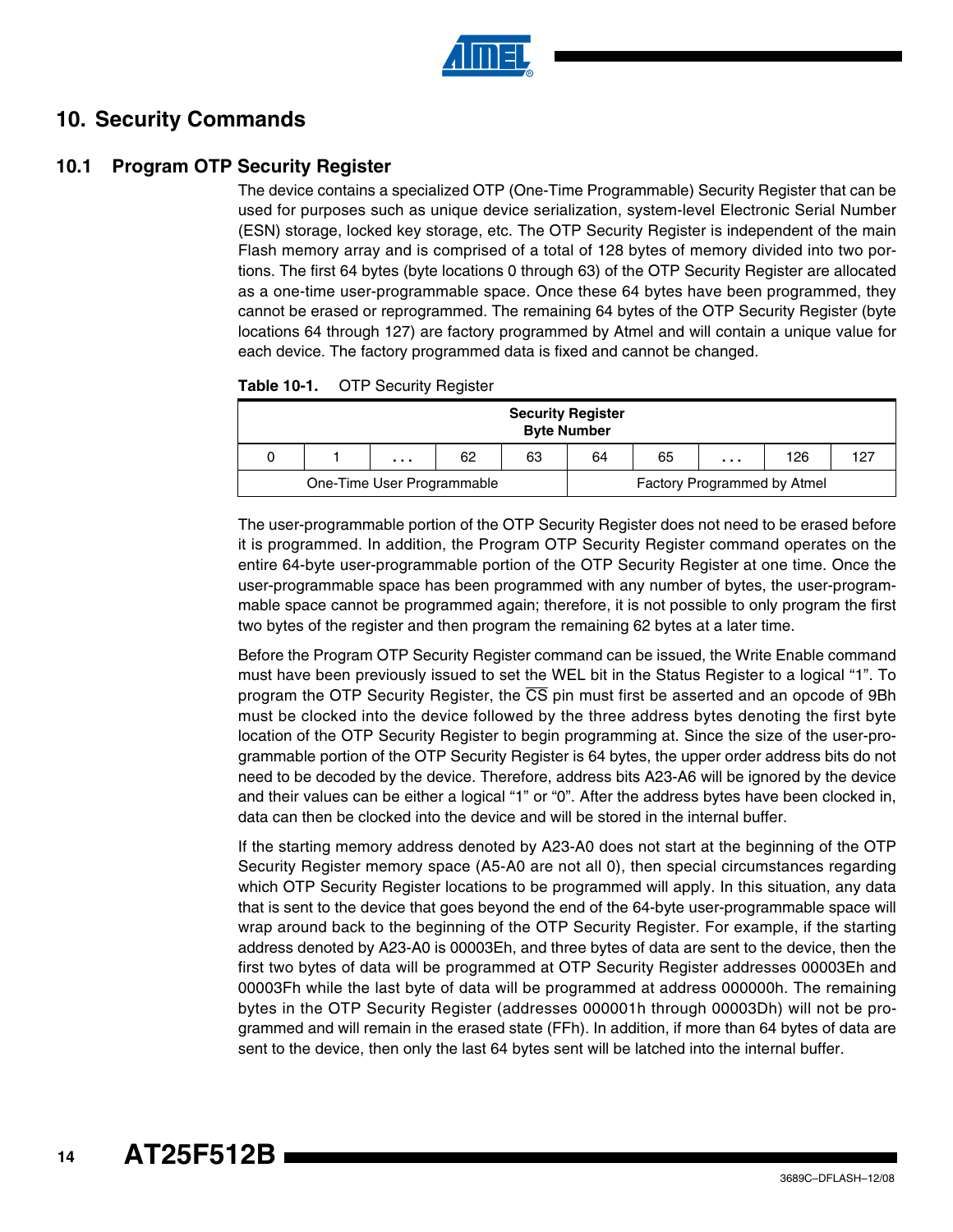When the  $\overline{\text{CS}}$  pin is deasserted, the device will take the data stored in the internal buffer and program it into the appropriate OTP Security Register locations based on the starting address specified by A23-A0 and the number of data bytes sent to the device. If less than 64 bytes of data were sent to the device, then the remaining bytes within the OTP Security Register will not be programmed and will remain in the erased state (FFh). The programming of the data bytes is internally self-timed and should take place in a time of  $t_{\text{Orpp}}$ .

The three address bytes and at least one complete byte of data must be clocked into the device before the  $\overline{\text{CS}}$  pin is deasserted, and the  $\overline{\text{CS}}$  pin must be deasserted on even byte boundaries (multiples of eight bits); otherwise, the device will abort the operation and the user-programmable portion of the OTP Security Register will not be programmed. The WEL bit in the Status Register will be reset back to the logical "0" state if the OTP Security Register program cycle aborts due to an incomplete address being sent, an incomplete byte of data being sent, the  $\overline{\text{CS}}$ pin being deasserted on uneven byte boundaries, or because the user-programmable portion of the OTP Security Register was previously programmed.

While the device is programming the OTP Security Register, the Status Register can be read and will indicate that the device is busy. For faster throughput, it is recommended that the Status Register be polled rather than waiting the  $t_{\text{Orpp}}$  time to determine if the data bytes have finished programming. At some point before the OTP Security Register programming completes, the WEL bit in the Status Register will be reset back to the logical "0" state.

If the device is powered-down during the OTP Security Register program cycle, then the contents of the 64-byte user programmable portion of the OTP Security Register cannot be guaranteed and cannot be programmed again.

The Program OTP Security Register command utilizes the internal 256-buffer for processing. Therefore, the contents of the buffer will be altered from its previous state when this command is issued.



**Figure 10-1.** Program OTP Security Register

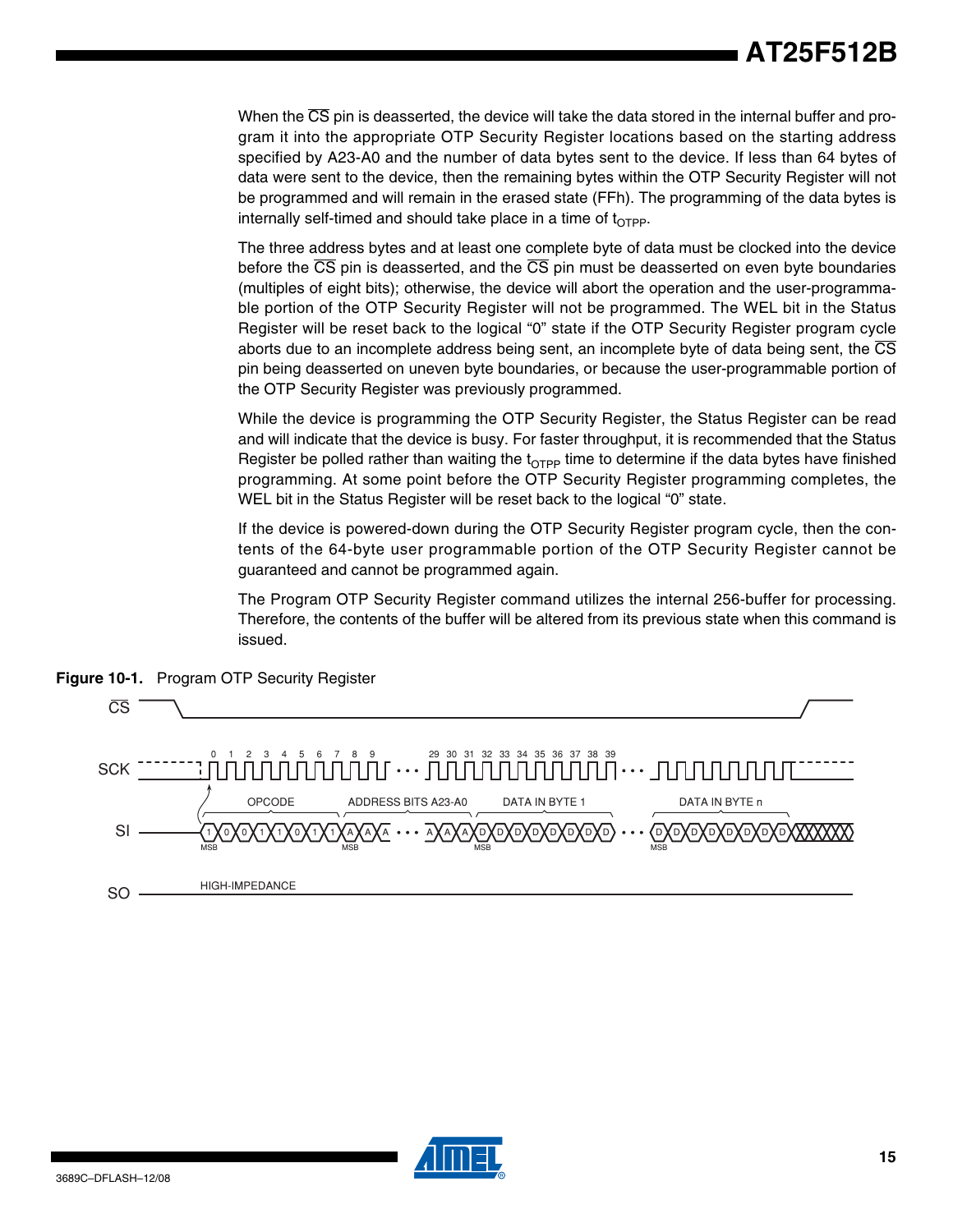

#### **10.2 Read OTP Security Register**

The OTP Security Register can be sequentially read in a similar fashion to the Read Array operation up to the maximum clock frequency specified by  $f_{\text{ClK}}$ . To read the OTP Security Register, the CS pin must first be asserted and the opcode of 77h must be clocked into the device. After the opcode has been clocked in, the three address bytes must be clocked in to specify the starting address location of the first byte to read within the OTP Security Register. Following the three address bytes, two dummy bytes must be clocked into the device before data can be output.

After the three address bytes and the dummy bytes have been clocked in, additional clock cycles will result in OTP Security Register data being output on the SO pin. When the last byte (00007Fh) of the OTP Security Register has been read, the device will continue reading back at the beginning of the register (000000h). No delays will be incurred when wrapping around from the end of the register to the beginning of the register.

Deasserting the  $\overline{CS}$  pin will terminate the read operation and put the SO pin into a high-impedance state. The  $\overline{CS}$  pin can be deasserted at any time and does not require that a full byte of data be read.





### **11. Status Register Commands**

#### **11.1 Read Status Register**

The Status Register can be read to determine the device's ready/busy status, as well as the status of many other functions such as Hardware Locking and Block Protection. The Status Register can be read at any time, including during an internally self-timed program or erase operation.

To read the Status Register, the CS pin must first be asserted and the opcode of 05h must be clocked into the device. After the opcode has been clocked in, the device will begin outputting Status Register data on the SO pin during every subsequent clock cycle. After the last bit (bit 0) of the Status Register has been clocked out, the sequence will repeat itself starting again with bit 7 as long as the  $\overline{\text{CS}}$  pin remains asserted and the clock pin is being pulsed. The data in the Status Register is constantly being updated, so each repeating sequence will output new data.

Deasserting the  $\overline{CS}$  pin will terminate the Read Status Register operation and put the SO pin into a high-impedance state. The  $\overline{CS}$  pin can be deasserted at any time and does not require that a full byte of data be read.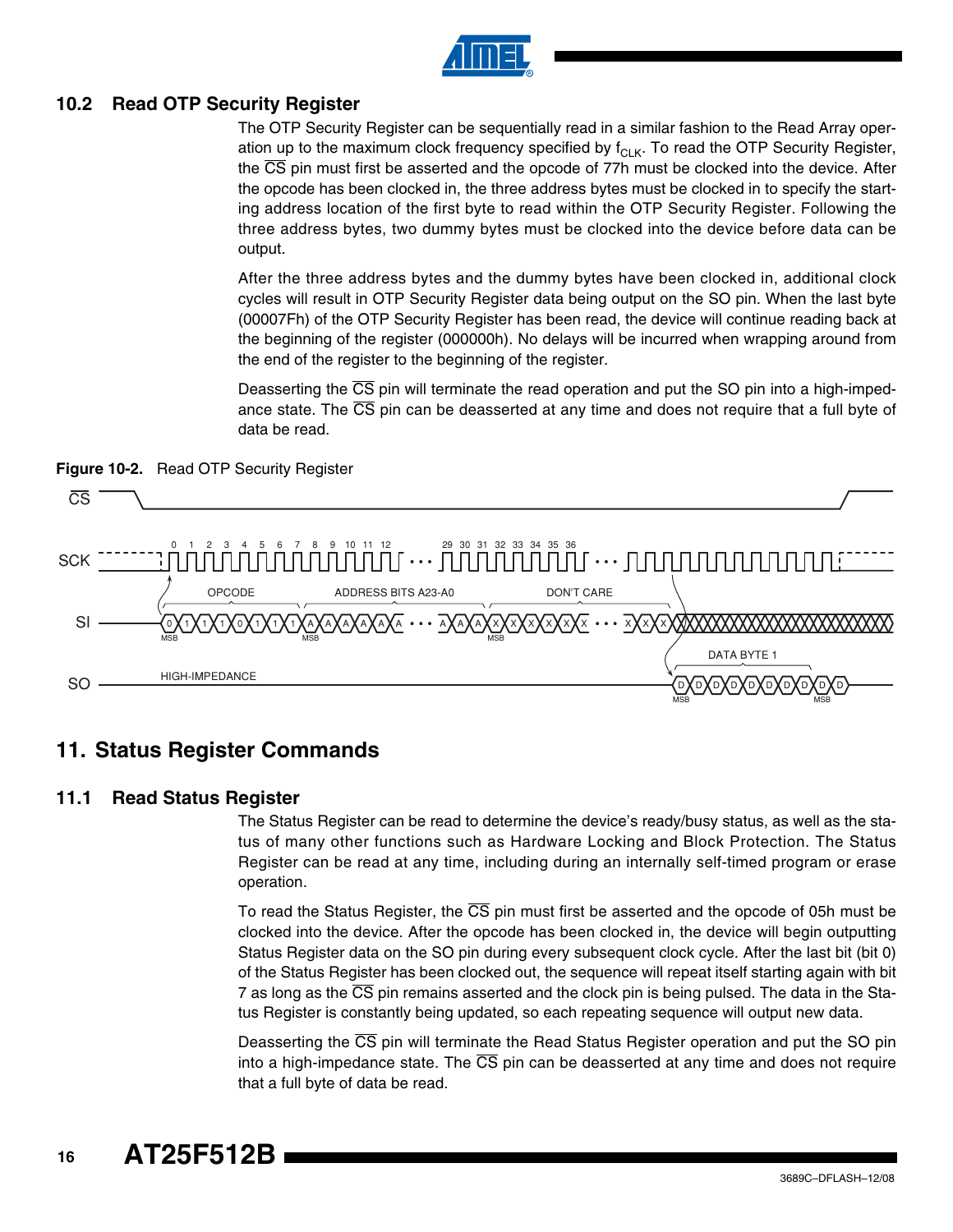| Bit <sup>(1)</sup> |                 | <b>Name</b>                    | Type <sup>(2)</sup> |              | <b>Description</b>                                |
|--------------------|-----------------|--------------------------------|---------------------|--------------|---------------------------------------------------|
|                    | <b>BPL</b>      |                                |                     | $\mathbf{0}$ | BP0 bit unlocked (default).                       |
| 7                  |                 | <b>Block Protection Locked</b> | R/W                 | 1            | BP0 bit locked in current state when WP asserted. |
| 6                  | <b>RES</b>      | Reserved for future use        | R                   | $\Omega$     | Reserved for future use.                          |
|                    |                 |                                | $\mathbf{0}$        |              | Erase or program operation was successful.        |
| 5                  | <b>EPE</b>      | Erase/Program Error            | $\mathsf{R}$        | 1            | Erase or program error detected.                  |
|                    | <b>WPP</b>      |                                | R                   | $\Omega$     | WP is asserted.                                   |
| 4                  |                 | Write Protect (WP) Pin Status  |                     | 1            | WP is deasserted.                                 |
| 3                  | <b>RES</b>      | Reserved for future use        | R                   | $\Omega$     | Reserved for future use.                          |
| 2                  | BP <sub>0</sub> | <b>Block Protection</b>        | R/W                 | $\mathbf{0}$ | Entire memory array is unprotected.               |
|                    |                 |                                |                     | 1            | Entire memory array is protected.                 |
|                    |                 |                                | R                   | $\mathbf{0}$ | Device is not write enabled (default).            |
| $\mathbf{1}$       | <b>WEL</b>      | Write Enable Latch Status      |                     | 1.           | Device is write enabled.                          |
|                    |                 |                                |                     | $\mathbf 0$  | Device is ready.                                  |
| 0                  | RDY/BSY         | Ready/Busy Status              | $\mathsf{R}$        | 1            | Device is busy with an internal operation.        |

#### **Table 11-1.** Status Register Format

<span id="page-16-1"></span><span id="page-16-0"></span>Notes: 1. Only bits 7 and 2 of the Status Register can be modified when using the Write Status Register command.

2. R/W = Readable and writable  $R =$  Readable only

#### **11.1.1 BPL Bit**

The BPL bit is used to control whether the Block Protection (BP0) bit can be modified or not. When the BPL bit is in the logical "1" state and the  $\overline{WP}$  pin is asserted, the BP0 bit will be locked and cannot be modified. The memory array will be locked in the current protected or unprotected state.

When the BPL bit is in the logical "0" state, the BP0 bit will be unlocked and can be modified. The BPL bit defaults to the logical "0" state after device power-up.

The BPL bit can be modified freely whenever the  $\overline{\text{WP}}$  pin is deasserted. However, if the  $\overline{\text{WP}}$  pin is asserted, then the BPL bit may only be changed from a logical "0" (BP0 bit unlocked) to a logical "1" (BP0 bit locked). In order to reset the BPL bit back to a logical "0" using the Write Status Register command, the  $\overline{WP}$  pin will have to first be deasserted.

The BPL and BP0 bits are the only bits of the Status Register that can be user modified via the Write Status Register command.

#### **11.1.2 EPE Bit**

The EPE bit indicates whether the last erase or program operation completed successfully or not. If at least one byte during the erase or program operation did not erase or program properly, then the EPE bit will be set to the logical "1" state. The EPE bit will not be set if an erase or program operation aborts for any reason such as an attempt to erase or program the memory when it is protected or if the WEL bit is not set prior to an erase or program operation. The EPE bit will be updated after every erase and program operation.

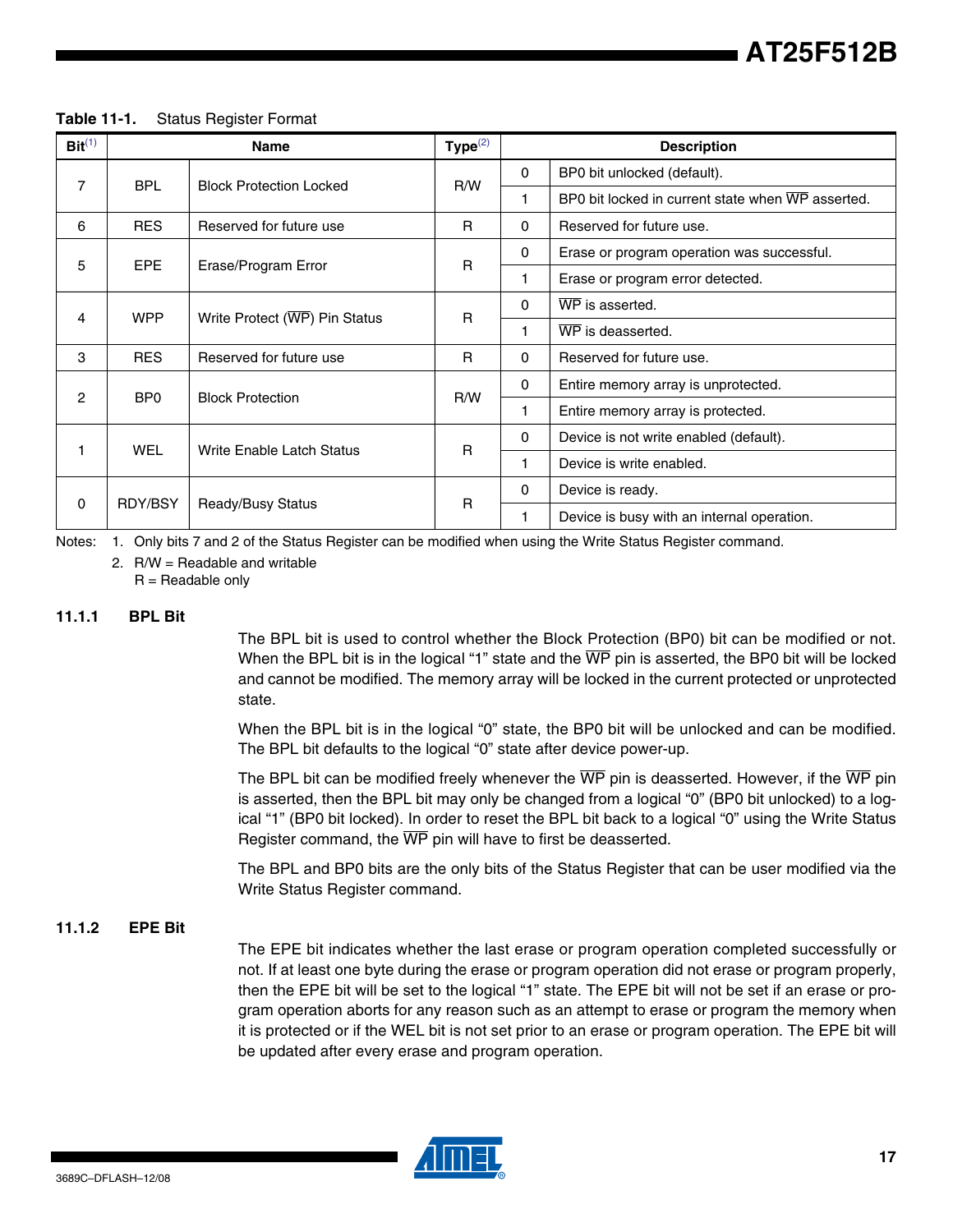

### **11.1.3 WPP Bit** The WPP bit can be read to determine if the  $\overline{\text{WP}}$  pin has been asserted or not. **11.1.4 BP0 Bit** The BP0 bits provides feedback on the software protection status for the device. In addition, the BP0 bit can also be modified to change the state of the software protection to allow the entire memory array to be protected or unprotected. When the BP0 bit is in the logical "0" state, then the entire memory array is unprotected. When the BP0 bit is in the logical "1" state, then the entire memory array is protected against program and erase operations. **11.1.5 WEL Bit** The WEL bit indicates the current status of the internal Write Enable Latch. When the WEL bit is in the logical "0" state, the device will not accept any Byte/Page Program, erase, Program OTP Security Register, or Write Status Register commands. The WEL bit defaults to the logical "0" state after a device power-up or reset operation. In addition, the WEL bit will be reset to the logical "0" state automatically under the following conditions: • Write Disable operation completes successfully • Write Status Register operation completes successfully or aborts • Program OTP Security Register operation completes successfully or aborts • Byte/Page Program operation completes successfully or aborts • Block Erase operation completes successfully or aborts

- Chip Erase operation completes successfully or aborts
- Hold condition aborts

If the WEL bit is in the logical "1" state, it will not be reset to a logical "0" if an operation aborts due to an incomplete or unrecognized opcode being clocked into the device before the CS pin is deasserted. In order for the WEL bit to be reset when an operation aborts prematurely, the entire opcode for a Byte/Page Program, erase, Program OTP Security Register, or Write Status Register command must have been clocked into the device.

### **11.1.6 RDY/BSY Bit**

The RDY/BSY bit is used to determine whether or not an internal operation, such as a program or erase, is in progress. To poll the RDY/BSY bit to detect the completion of a program or erase cycle, new Status Register data must be continually clocked out of the device until the state of the RDY/BSY bit changes from a logical "1" to a logical "0".





**18 AT25F512B**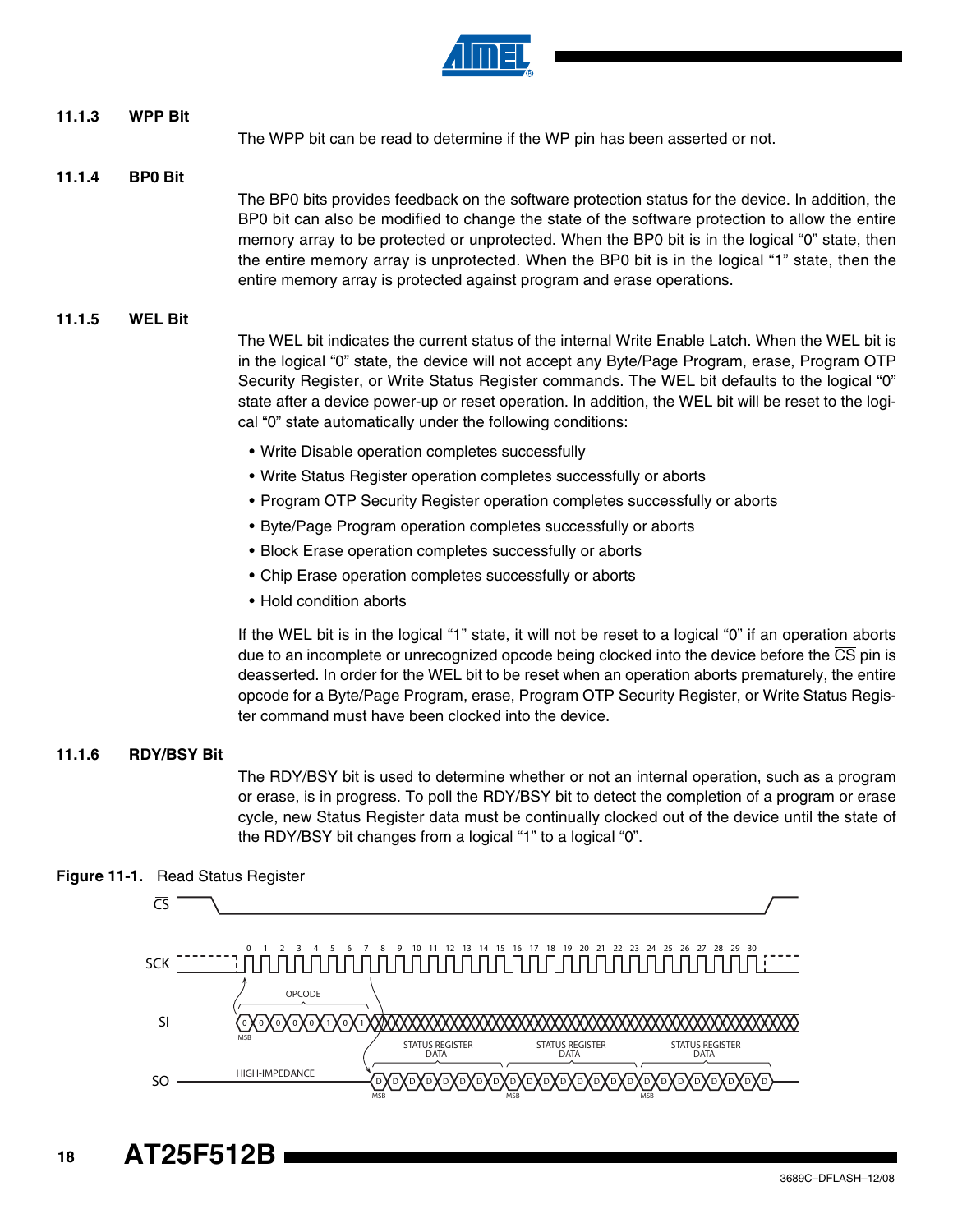#### **11.2 Write Status Register**

The Write Status Register command is used to modify the BPL bit and the BP0 bit of the Status Register. Before the Write Status Register command can be issued, the Write Enable command must have been previously issued to set the WEL bit in the Status Register to a logical "1".

To issue the Write Status Register command, the  $\overline{\text{CS}}$  pin must first be asserted and the opcode of 01h must be clocked into the device followed by one byte of data. The one byte of data consists of the BPL bit value, four don't care bits, the BP0 bit value, and two additional don't care bits (see [Table 11-2\)](#page-18-0). Any additional data bytes that are sent to the device will be ignored. When the CS pin is deasserted, the BPL bit and the BP0 bit in the Status Register will be modified, and the WEL bit in the Status Register will be reset back to a logical "0". The value of BP0 and the state of the BPL bit and the  $\overline{WP}$  pin before the Write Status Register command was executed (the prior state of the BPL bit and the state of the  $\overline{WP}$  pin when the  $\overline{CS}$  pin is deasserted) will determine whether or not software protection will be changed. Please refer to [Section 9.4 "Pro](#page-12-0)[tected States and the Write Protect Pin" on page 13](#page-12-0) for more details.

The complete one byte of data must be clocked into the device before the  $\overline{\text{CS}}$  pin is deasserted, and the  $\overline{\text{CS}}$  pin must be deasserted on even byte boundaries (multiples of eight bits); otherwise, the device will abort the operation, the state of the BPL and BP0 bits will not change, memory protection status will not change, and the WEL bit in the Status Register will be reset back to the logical "0" state.

If the WP pin is asserted, then the BPL bit can only be set to a logical "1". If an attempt is made to reset the BPL bit to a logical "0" while the  $\overline{\text{WP}}$  pin is asserted, then the Write Status Register Byte command will be ignored, and the WEL bit in the Status Register will be reset back to the logical "0" state. In order to reset the BPL bit to a logical "0", the  $\overline{WP}$  pin must be deasserted.

<span id="page-18-0"></span>**Table 11-2.** Write Status Register Format

| Bit 7      | Bit 6 | Bit 5   | Bit 4   | Bit 3     | Bit 2           | Bit 1 | Bit 0     |
|------------|-------|---------|---------|-----------|-----------------|-------|-----------|
| <b>BPL</b> | ,,    | $\cdot$ | $\cdot$ | $\lambda$ | B <sub>P0</sub> |       | $\lambda$ |

**Figure 11-2.** Write Status Register



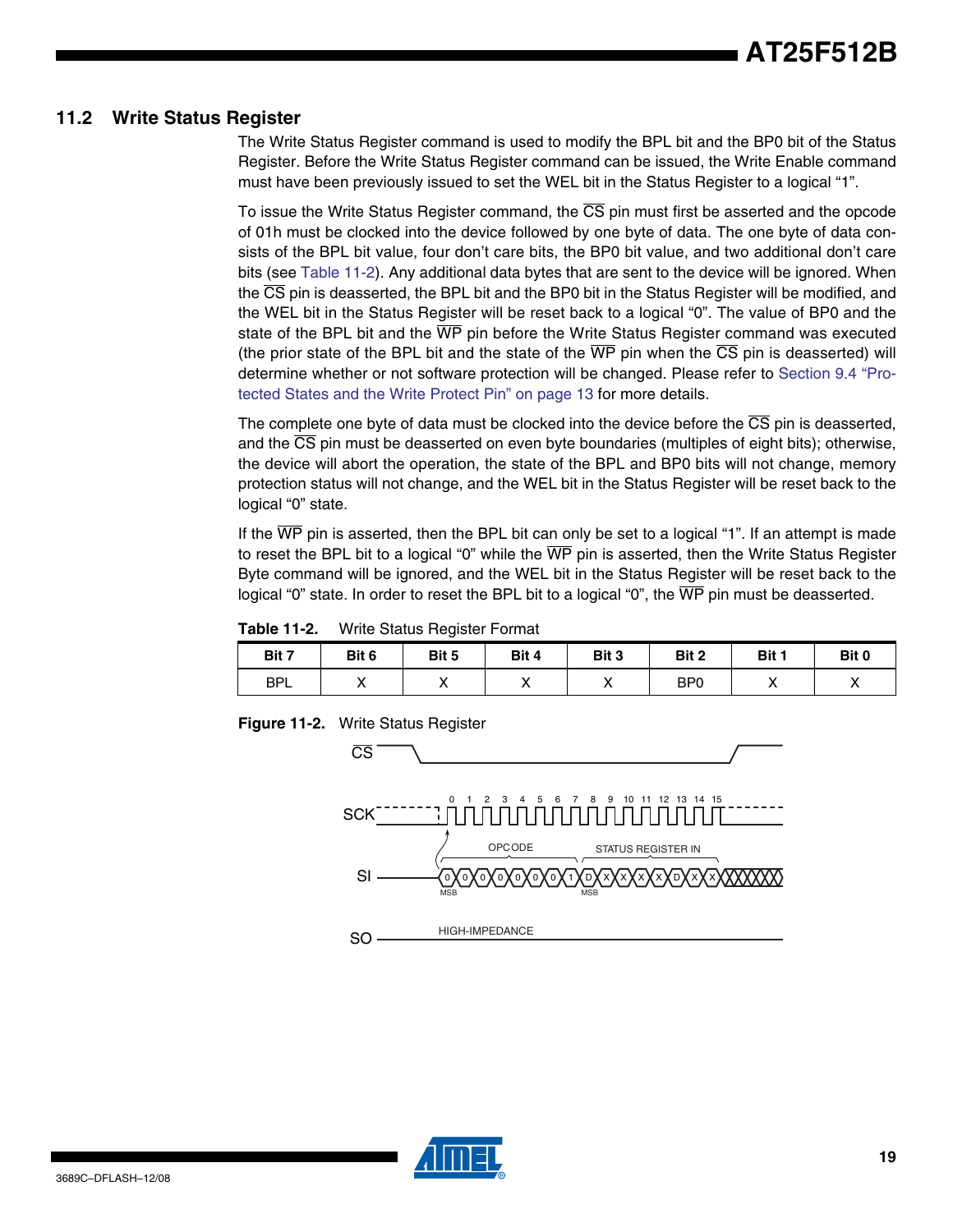

### **12. Other Commands and Functions**

#### <span id="page-19-0"></span>**12.1 Read Manufacturer and Device ID**

Identification information can be read from the device to enable systems to electronically query and identify the device while it is in system. The identification method and the command opcode comply with the JEDEC standard for "Manufacturer and Device ID Read Methodology for SPI Compatible Serial Interface Memory Devices". The type of information that can be read from the device includes the JEDEC defined Manufacturer ID, the vendor specific Device ID, and the vendor specific Extended Device Information.

Since not all Flash devices are capable of operating at very high clock frequencies, applications should be designed to read the identification information from the devices at a reasonably low clock frequency to ensure that all devices to be used in the application can be identified properly. Once the identification process is complete, the application can then increase the clock frequency to accommodate specific Flash devices that are capable of operating at the higher clock frequencies.

To read the identification information, the  $\overline{\text{CS}}$  pin must first be asserted and the opcode of 9Fh must be clocked into the device. After the opcode has been clocked in, the device will begin outputting the identification data on the SO pin during the subsequent clock cycles. The first byte that will be output will be the Manufacturer ID followed by two bytes of Device ID information. The fourth byte output will be the Extended Device Information String Length, which will be 00h indicating that no Extended Device Information follows. After the Extended Device Information String Length byte is output, the SO pin will go into a high-impedance state; therefore, additional clock cycles will have no affect on the SO pin and no data will be output. As indicated in the JEDEC standard, reading the Extended Device Information String Length and any subsequent data is optional.

Deasserting the CS pin will terminate the Manufacturer and Device ID read operation and put the SO pin into a high-impedance state. The  $\overline{CS}$  pin can be deasserted at any time and does not require that a full byte of data be read.

| Byte No. | Data Type                                 | <b>Value</b> |
|----------|-------------------------------------------|--------------|
|          | Manufacturer ID                           | 1Fh          |
| 2        | Device ID (Part 1)                        | 65h          |
| 3        | Device ID (Part 2)                        | 00h          |
| 4        | Extended Device Information String Length | 00h          |

**Table 12-1.** Manufacturer and Device ID Information

| Manufacturer and Device ID Details<br><b>Table 12-2.</b> |  |
|----------------------------------------------------------|--|
|----------------------------------------------------------|--|

| Data Type          | Bit 7    | Bit 6              | Bit 5 | Bit 4                       | Bit 3                      | Bit 2        | Bit 1 | Bit 0 | Hex<br>Value | <b>Details</b>          |                              |
|--------------------|----------|--------------------|-------|-----------------------------|----------------------------|--------------|-------|-------|--------------|-------------------------|------------------------------|
|                    |          |                    |       |                             | <b>JEDEC Assigned Code</b> |              |       |       |              |                         |                              |
| Manufacturer ID    | 0        | 0                  | 0     |                             |                            |              |       |       | 1Fh          | JEDEC Code:             | 0001 1111 (1Fh for Atmel)    |
|                    |          | <b>Family Code</b> |       |                             |                            | Density Code |       |       |              | Family Code:            | 011 (AT25F/AT25FSxxx series) |
| Device ID (Part 1) | 0        |                    |       | 0                           | 0                          |              | 0     |       | 65h          | Density Code:           | 00101 (512-Kbit)             |
|                    | Sub Code |                    |       | <b>Product Version Code</b> |                            |              |       |       | 00h          | Sub Code:               | 000 (Standard series)        |
| Device ID (Part 2) | 0        | 0                  | 0     |                             |                            |              | 0     | 0     |              | <b>Product Version:</b> | 00000                        |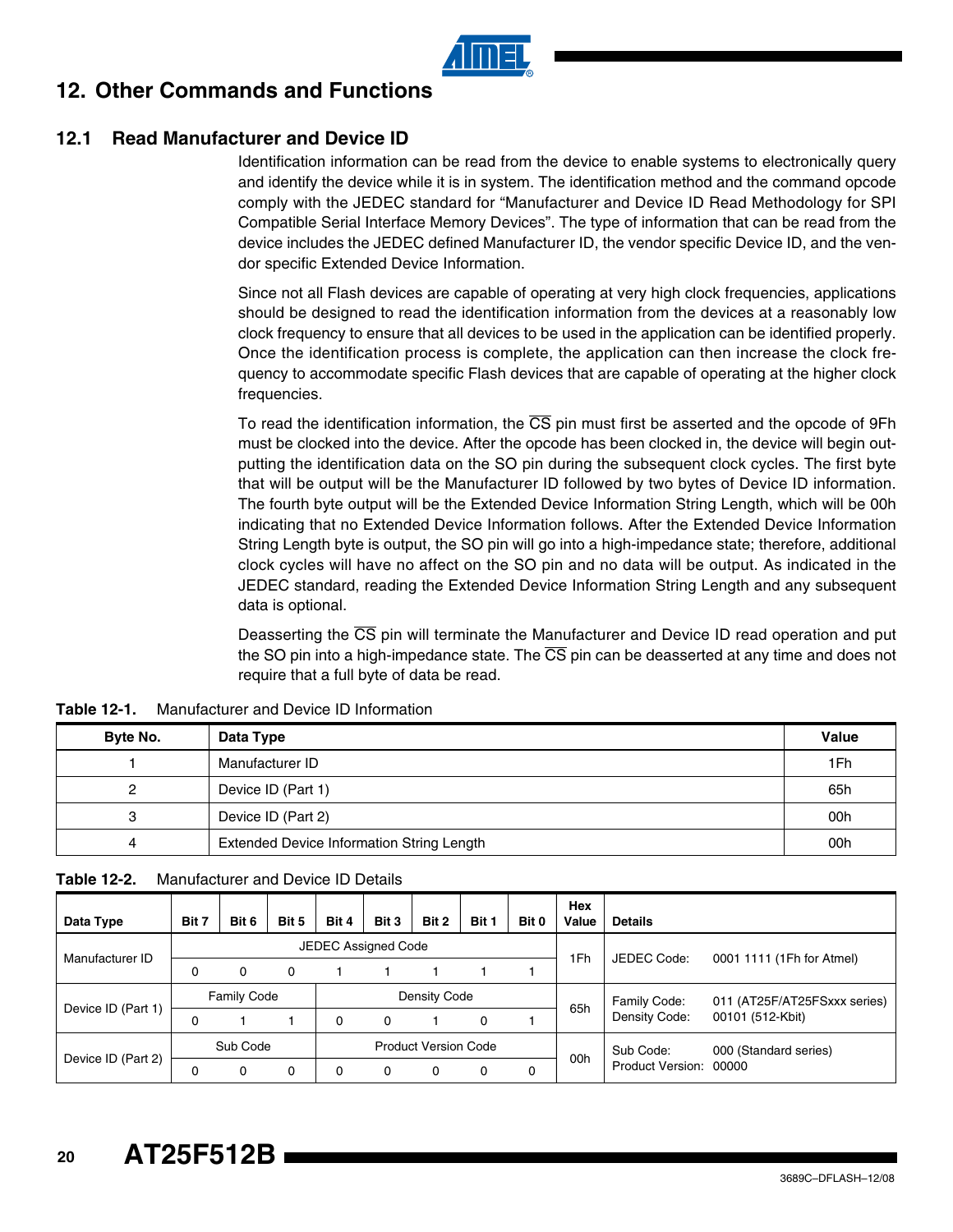



#### **12.2 Read ID (Legacy Command)**

Identification information can be read from the device to enable systems to electronically query and identify the device while it is in system. The preferred method for doing so is the JEDEC standard ["Read Manufacturer and Device ID"](#page-19-0) method described in [Section 12.1](#page-19-0) on [page 20](#page-19-0); however, the legacy Read ID command is supported on the AT25F512B to enable backwards compatibility to previous generation devices.

To read the identification information, the CS pin must first be asserted and the opcode of 15h must be clocked into the device. After the opcode has been clocked in, the device will begin outputting the identification data on the SO pin during the subsequent clock cycles. The first byte that will be output will be the Manufacturer ID of 1Fh followed by a single byte of data representing a device code of 65h. After the device code is output, the SO pin will go into a highimpendance state; therefore, additional clock cycles will have no affect on the SO pin and no data will be output.

Deasserting the  $\overline{CS}$  pin will terminate the Read ID operation and put the SO pin into a highimpedance state. The  $\overline{\text{CS}}$  pin can be deasserted at any time and does not require that a full byte of data read.





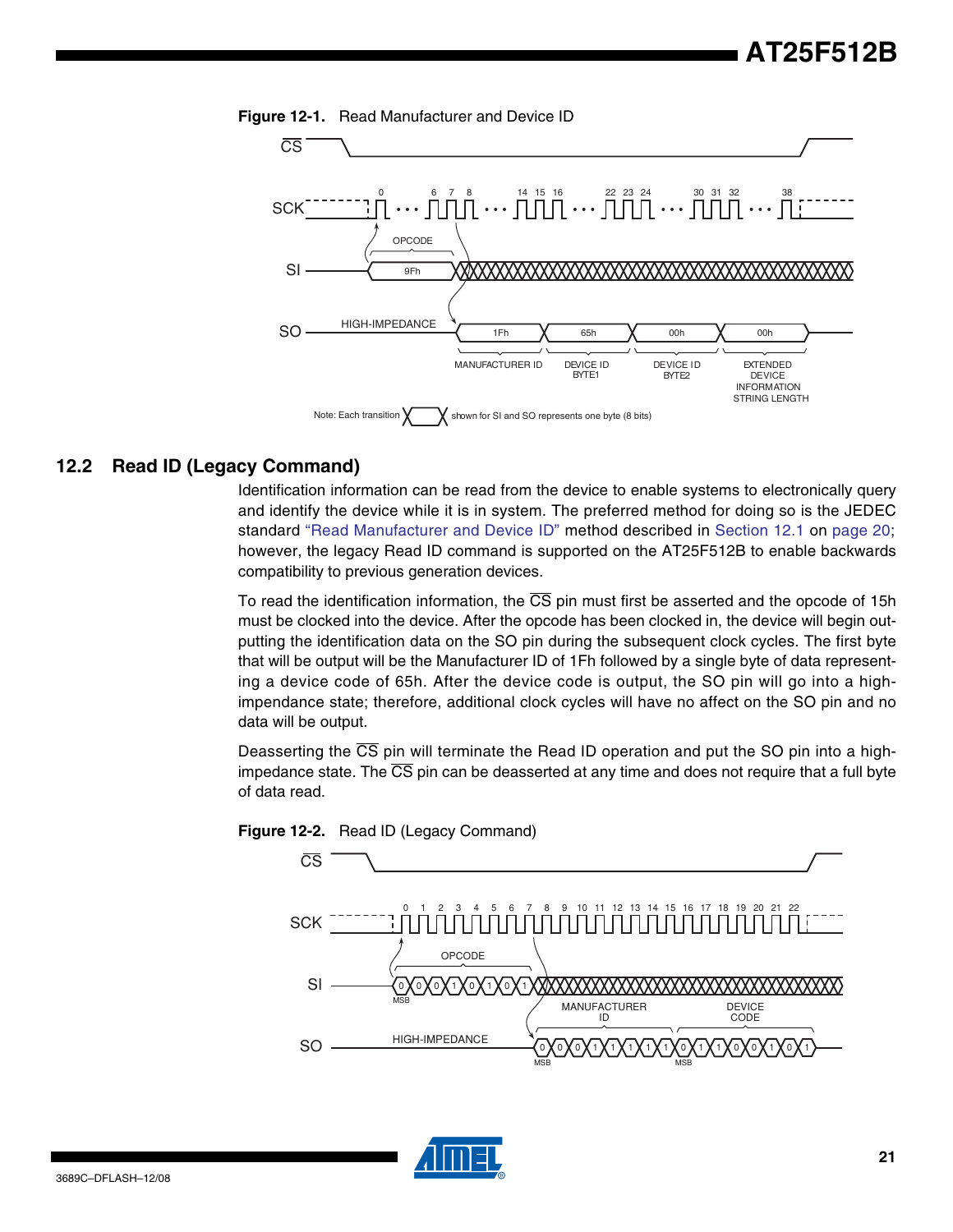

#### **12.3 Deep Power-Down**

During normal operation, the device will be placed in the standby mode to consume less power as long as the  $\overline{\text{CS}}$  pin remains deasserted and no internal operation is in progress. The Deep Power-Down command offers the ability to place the device into an even lower power consumption state called the Deep Power-Down mode.

When the device is in the Deep Power-Down mode, all commands including the Read Status Register command will be ignored with the exception of the Resume from Deep Power-Down command. Since all commands will be ignored, the mode can be used as an extra protection mechanism against program and erase operations.

Entering the Deep Power-Down mode is accomplished by simply asserting the  $\overline{\text{CS}}$  pin, clocking in the opcode of B9h, and then deasserting the  $\overline{\text{CS}}$  pin. Any additional data clocked into the device after the opcode will be ignored. When the  $\overline{\text{CS}}$  pin is deasserted, the device will enter the Deep Power-Down mode within the maximum time of  $t_{\text{FDPD}}$ .

The complete opcode must be clocked in before the  $\overline{CS}$  pin is deasserted, and the  $\overline{CS}$  pin must be deasserted on an even byte boundary (multiples of eight bits); otherwise, the device will abort the operation and return to the standby mode once the  $\overline{CS}$  pin is deasserted. In addition, the device will default to the standby mode after a power-cycle.

The Deep Power-Down command will be ignored if an internally self-timed operation such as a program or erase cycle is in progress. The Deep Power-Down command must be reissued after the internally self-timed operation has been completed in order for the device to enter the Deep Power-Down mode.



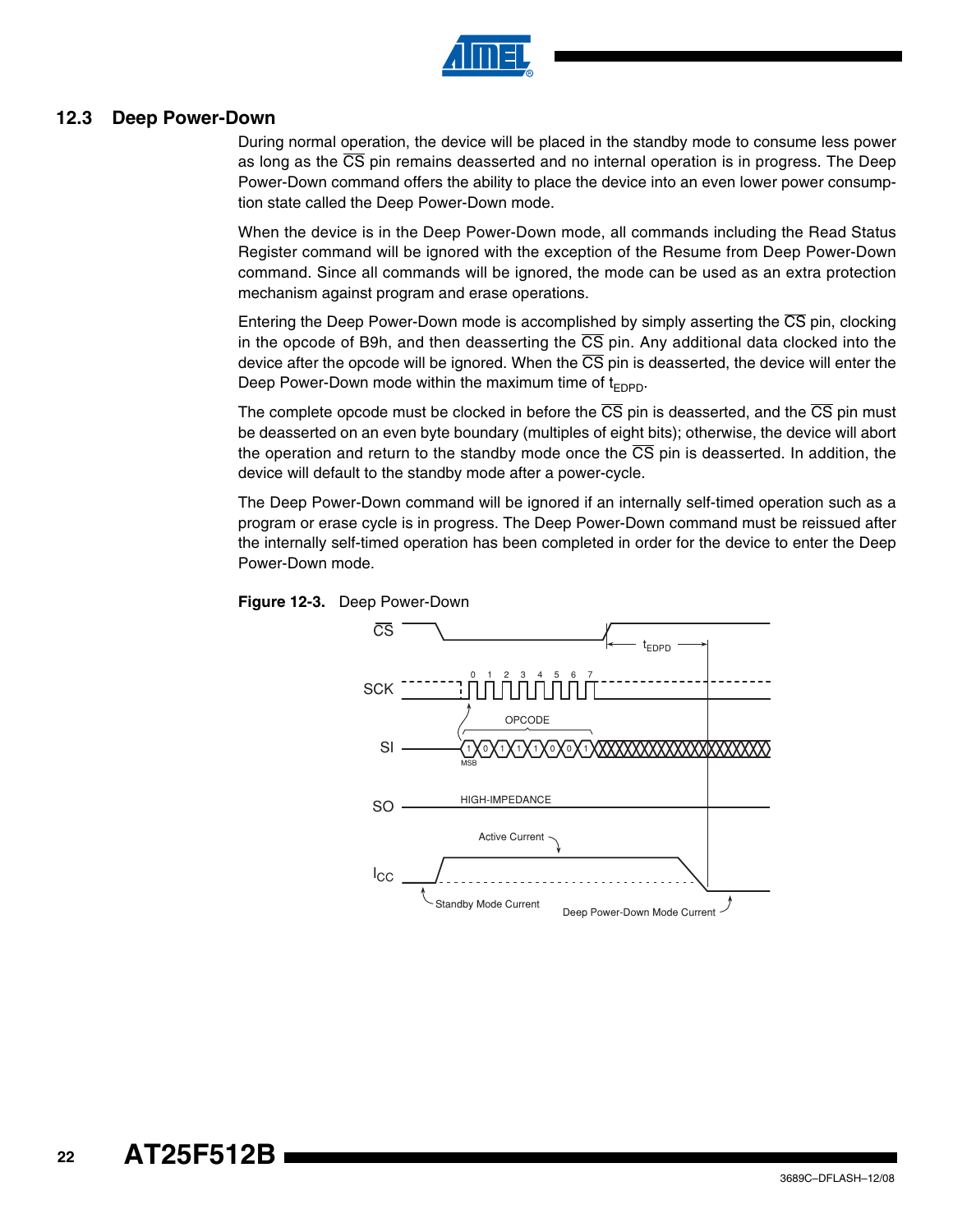#### **12.4 Resume from Deep Power-Down**

In order to exit the Deep Power-Down mode and resume normal device operation, the Resume from Deep Power-Down command must be issued. The Resume from Deep Power-Down command is the only command that the device will recognized while in the Deep Power-Down mode.

To resume from the Deep Power-Down mode, the  $\overline{\text{CS}}$  pin must first be asserted and opcode of ABh must be clocked into the device. Any additional data clocked into the device after the opcode will be ignored. When the  $\overline{\text{CS}}$  pin is deasserted, the device will exit the Deep Power-Down mode within the maximum time of  $t_{RDPD}$  and return to the standby mode. After the device has returned to the standby mode, normal command operations such as Read Array can be resumed.

If the complete opcode is not clocked in before the  $\overline{CS}$  pin is deasserted, or if the  $\overline{CS}$  pin is not deasserted on an even byte boundary (multiples of eight bits), then the device will abort the operation and return to the Deep Power-Down mode.





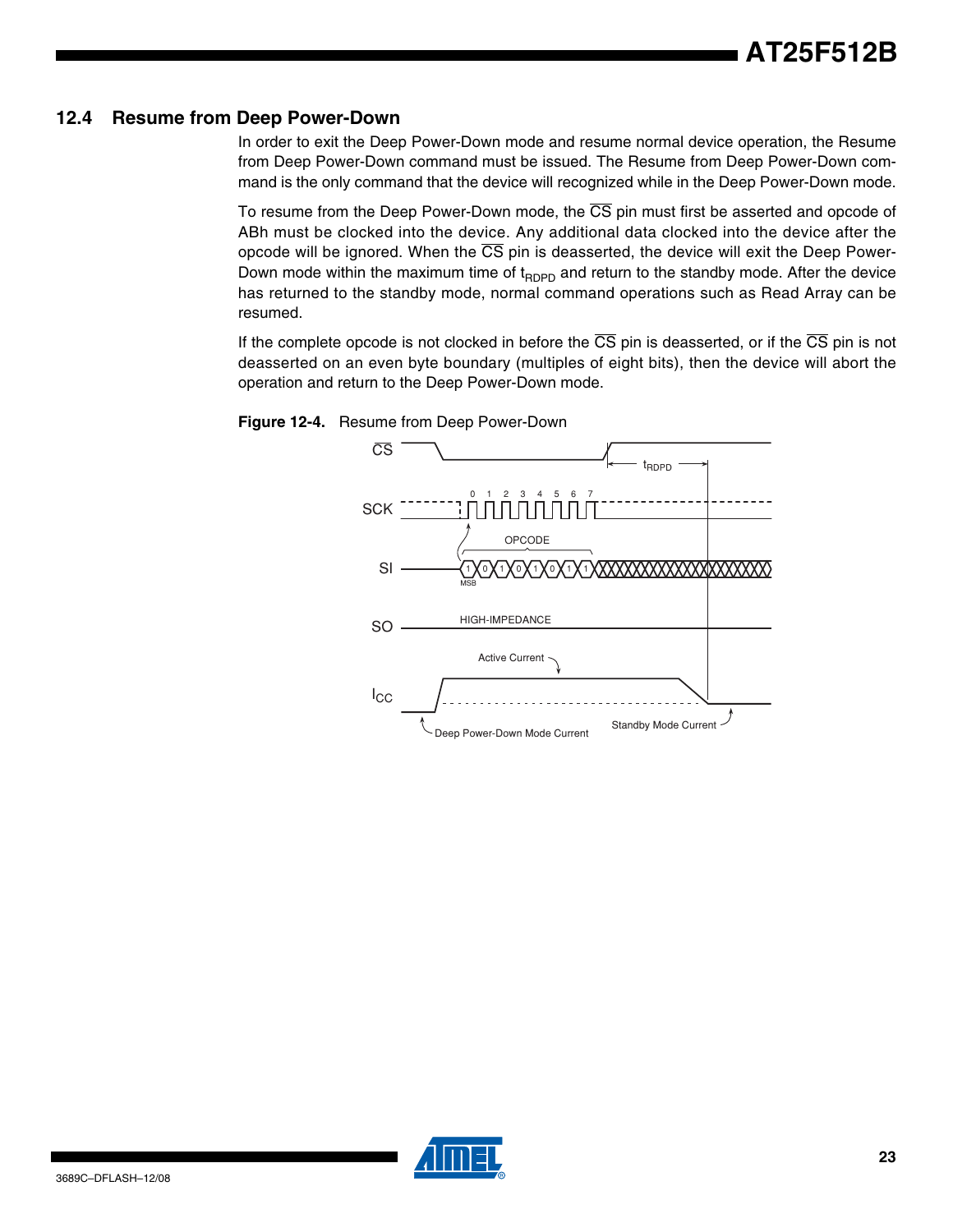

#### <span id="page-23-0"></span>**12.5 Hold**

The HOLD pin is used to pause the serial communication with the device without having to stop or reset the clock sequence. The Hold mode, however, does not have an affect on any internally self-timed operations such as a program or erase cycle. Therefore, if an erase cycle is in progress, asserting the HOLD pin will not pause the operation, and the erase cycle will continue until it is finished.

The Hold mode can only be entered while the  $\overline{\text{CS}}$  pin is asserted. The Hold mode is activated simply by asserting the HOLD pin during the SCK low pulse. If the HOLD pin is asserted during the SCK high pulse, then the Hold mode won't be started until the beginning of the next SCK low pulse. The device will remain in the Hold mode as long as the  $\overline{HOLD}$  pin and  $\overline{CS}$  pin are asserted.

While in the Hold mode, the SO pin will be in a high-impedance state. In addition, both the SI pin and the SCK pin will be ignored. The  $\overline{WP}$  pin, however, can still be asserted or deasserted while in the Hold mode.

To end the Hold mode and resume serial communication, the HOLD pin must be deasserted during the SCK low pulse. If the HOLD pin is deasserted during the SCK high pulse, then the Hold mode won't end until the beginning of the next SCK low pulse.

If the  $\overline{CS}$  pin is deasserted while the HOLD pin is still asserted, then any operation that may have been started will be aborted, and the device will reset the WEL bit in the Status Register back to the logical "0" state.



#### **Figure 12-5.** Hold Mode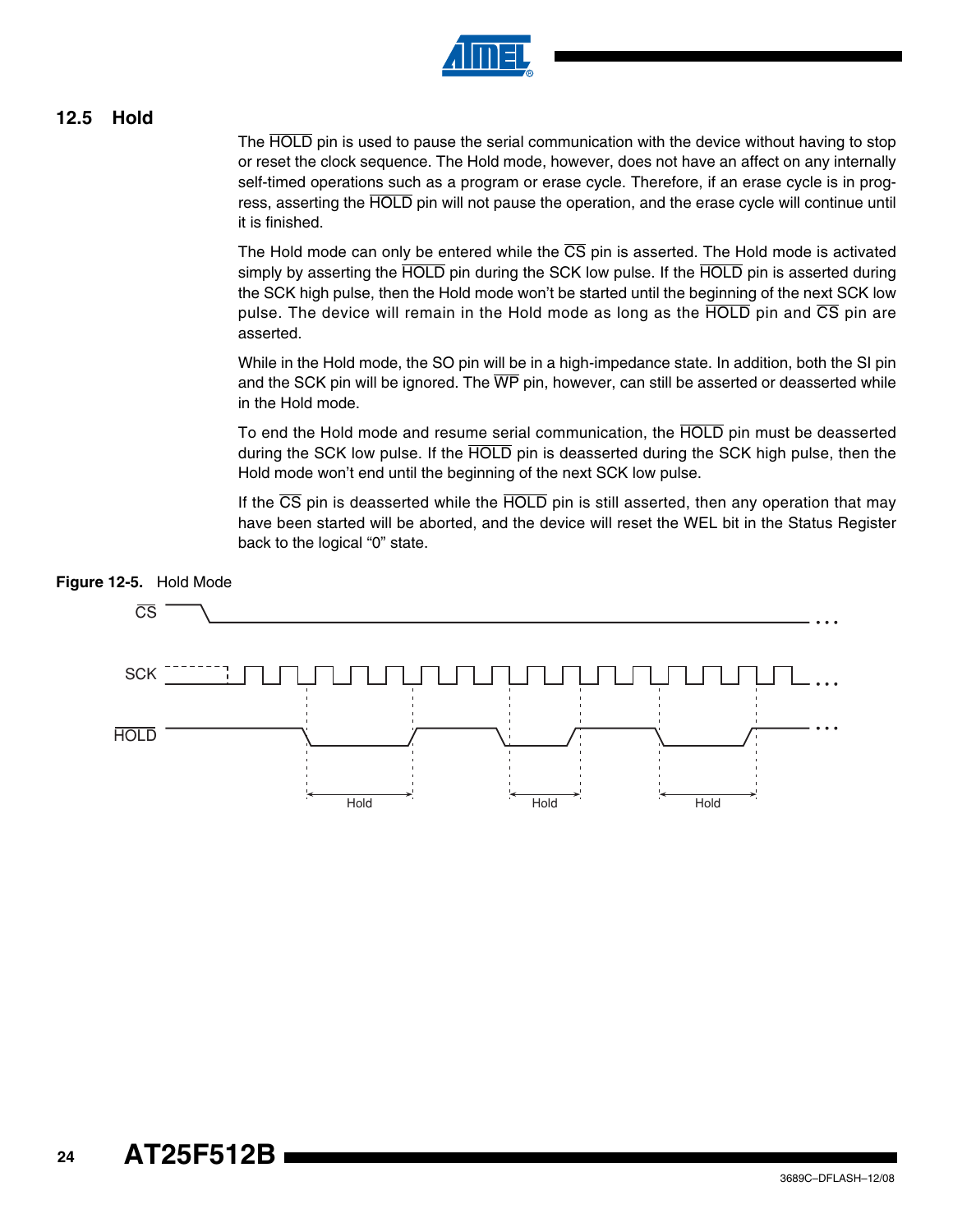# **13. Electrical Specifications**

### **13.1 Absolute Maximum Ratings\***

| All Input Voltages<br>(including NC Pins) |
|-------------------------------------------|
| All Output Voltages                       |

\*NOTICE: Stresses beyond those listed under "Absolute Maximum Ratings" may cause permanent damage to the device. This is a stress rating only and functional operation of the device at these or any other conditions beyond those indicated in the operational sections of this specification is not implied. Exposure to absolute maximum rating conditions for extended periods may affect device reliability.

### **13.2 DC and AC Operating Range**

|                              |      | AT25F512B     |
|------------------------------|------|---------------|
| Operating Temperature (Case) | lnd. | -40°C to 85°C |
| V <sub>CC</sub> Power Supply |      | 2.7V to 3.6V  |

### **13.3 DC Characteristics**

| Symbol           | <b>Parameter</b>                  | <b>Condition</b>                                                                                                         | Min                 | <b>Typ</b> | Max                 | <b>Units</b> |
|------------------|-----------------------------------|--------------------------------------------------------------------------------------------------------------------------|---------------------|------------|---------------------|--------------|
| $I_{SB}$         | <b>Standby Current</b>            | $\overline{\text{CS}}, \overline{\text{WP}}, \overline{\text{HOLD}} = \text{V}_{\text{CC}}$<br>all inputs at CMOS levels |                     | 25         | 50                  | μA           |
| $I_{\text{DPD}}$ | Deep Power-down Current           | $\overline{\text{CS}}$ , WP, HOLD = $V_{CC}$ ,<br>all inputs at CMOS levels                                              |                     | 5          | 10                  | μA           |
|                  |                                   | f = 70 MHz; $I_{OUT} = 0$ mA;<br>$\overline{CS} = V_{IL}$ , $V_{CC} = Max$                                               |                     | 10         | 15                  |              |
|                  |                                   | f = 66 MHz; $I_{\text{OUT}} = 0$ mA;<br>$\overline{CS} = V_{IL}$ , $V_{CC} = Max$                                        |                     | 9          | 14                  |              |
| $I_{\rm CC1}$    | Active Current, Read Operation    | f = 50 MHz; $I_{\text{OUT}} = 0$ mA;<br>$\overline{CS} = V_{IL}$ , $V_{CC} = Max$                                        |                     | 8          | 12                  | mA           |
|                  |                                   | f = 33 MHz; $I_{\text{OUT}} = 0$ mA;<br>$\overline{CS}$ = V <sub>II</sub> , V <sub>CC</sub> = Max                        |                     | 7          | 10                  |              |
|                  |                                   | f = 20 MHz; $I_{\text{OUT}} = 0$ mA;<br>$\overline{CS}$ = V <sub>II</sub> , V <sub>CC</sub> = Max                        |                     | 6          | 9                   |              |
| $I_{CC2}$        | Active Current, Program Operation | $\overline{CS}$ = V <sub>CC</sub> , V <sub>CC</sub> = Max                                                                |                     | 10         | 15                  | mA           |
| $I_{CC3}$        | Active Current, Erase Operation   | $\overline{CS}$ = $V_{CC}$ , $V_{CC}$ = Max                                                                              |                     | 12         | 18                  | mA           |
| $I_{LI}$         | Input Leakage Current             | $V_{IN}$ = CMOS levels                                                                                                   |                     |            | 1                   | μA           |
| $I_{LO}$         | Output Leakage Current            | $V_{OUT} = CMOS$ levels                                                                                                  |                     |            | $\mathbf{1}$        | μA           |
| $V_{IL}$         | Input Low Voltage                 |                                                                                                                          |                     |            | $0.3 \times V_{CC}$ | $\vee$       |
| $V_{\text{IH}}$  | Input High Voltage                |                                                                                                                          | $0.7 \times V_{CC}$ |            |                     | $\mathsf{V}$ |
| $V_{OL}$         | <b>Output Low Voltage</b>         | $I_{OL}$ = 1.6 mA; $V_{CC}$ = Min                                                                                        |                     |            | 0.4                 | $\mathsf{V}$ |
| $V_{OH}$         | Output High Voltage               | $I_{OH}$ = -100 µA; $V_{CC}$ = Min                                                                                       | $V_{CC}$ - 0.2V     |            |                     | V            |

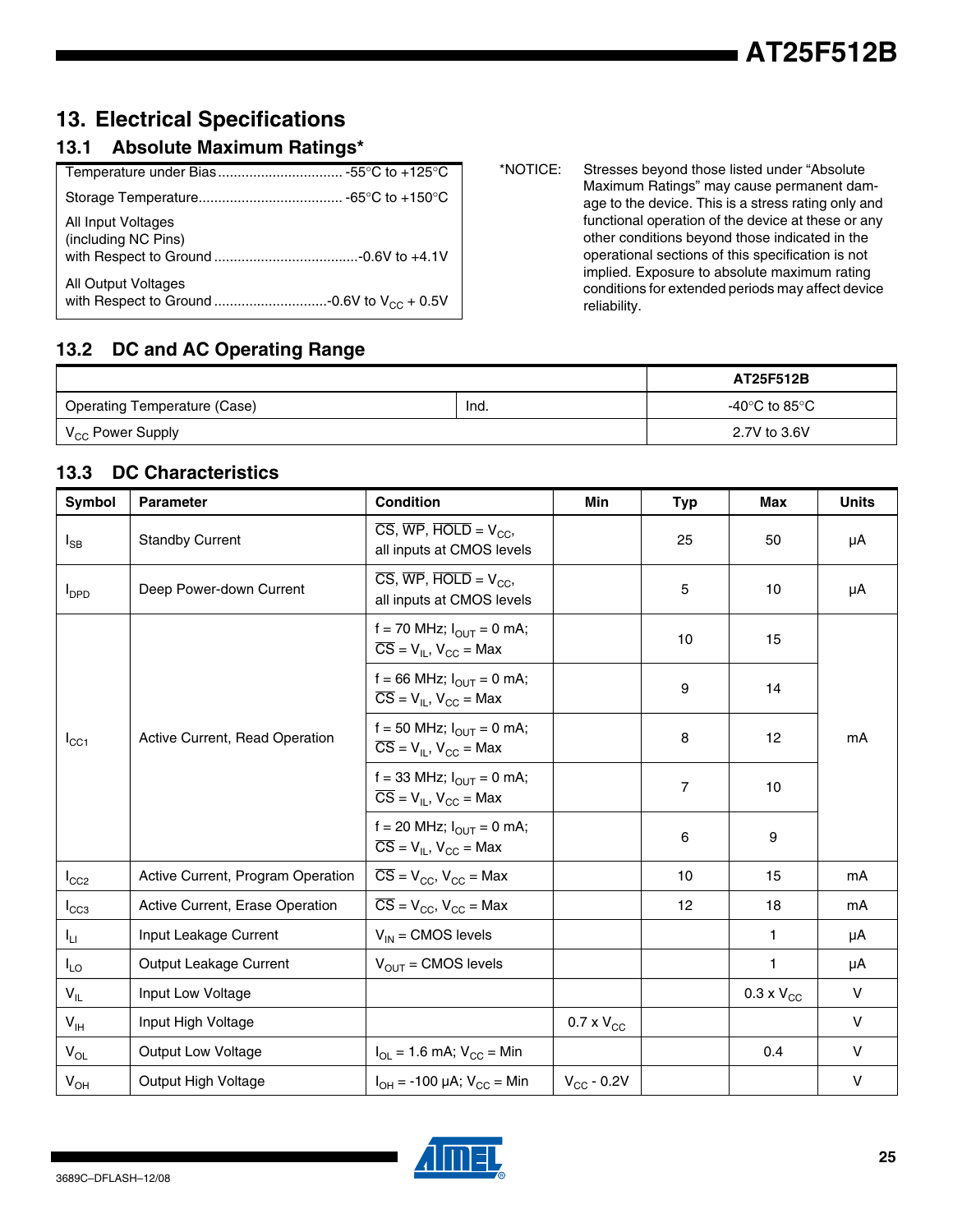

### **13.4 AC Characteristics - Maximum Clock Frequencies**

|                  |                                                                        | AT25F512B |     |              |
|------------------|------------------------------------------------------------------------|-----------|-----|--------------|
| <b>Symbol</b>    | <b>Parameter</b>                                                       | Min       | Max | <b>Units</b> |
| <sup>I</sup> CLK | Maximum Clock Frequency for All Operations<br>(excluding 03h opcode)   |           | 70  | MHz          |
| <b>PRDLF</b>     | Maximum Clock Frequency for 03h Opcode (Read Array – Low<br>Frequency) |           | 33  | MHz          |

### **13.5 AC Characteristics – All Other Parameters**

|                                 | AT25F512B                                       |             |            |              |
|---------------------------------|-------------------------------------------------|-------------|------------|--------------|
| Symbol                          | <b>Parameter</b>                                | Min         | <b>Max</b> | <b>Units</b> |
| $t_{CLKH}$                      | Clock High Time                                 | 6.4         |            | ns           |
| $t_{CLKL}$                      | Clock Low Time                                  | 6.4         |            | ns           |
| $t_{CLKR}$ <sup>(1)</sup>       | Clock Rise Time, Peak-to-Peak (Slew Rate)       | 0.1         |            | V/ns         |
| $t_{CLKF}$ <sup>(1)</sup>       | Clock Fall Time, Peak-to-Peak (Slew Rate)       | 0.1         |            | V/ns         |
| $t_{\scriptstyle{\text{CSH}}}$  | Chip Select High Time                           | 50          |            | ns           |
| $t_{CSLS}$                      | Chip Select Low Setup Time (relative to Clock)  | 5           |            | ns           |
| $t_{\scriptstyle\rm{CSLH}}$     | Chip Select Low Hold Time (relative to Clock)   | 5           |            | ns           |
| $t_{\text{CSHS}}$               | Chip Select High Setup Time (relative to Clock) | 5           |            | ns           |
| $t_{\scriptstyle{\text{CSHH}}}$ | Chip Select High Hold Time (relative to Clock)  | 5           |            | ns           |
| $t_{DS}$                        | Data In Setup Time                              | 2           |            | ns           |
| $t_{DH}$                        | Data In Hold Time                               | 3           |            | ns           |
| $t_{DIS}$ <sup>(1)</sup>        | Output Disable Time                             |             | 6          | ns           |
| $t_V^{(2)}$                     | <b>Output Valid Time</b>                        |             | 6          | ns           |
| $t_{OH}$                        | Output Hold Time                                | $\mathbf 0$ |            | ns           |
| $t_{HLS}$                       | <b>HOLD</b> Low Setup Time (relative to Clock)  | 5           |            | ns           |
| $t_{HLH}$                       | <b>HOLD</b> Low Hold Time (relative to Clock)   | 5           |            | ns           |
| $t_{\text{HHS}}$                | <b>HOLD</b> High Setup Time (relative to Clock) | 5           |            | ns           |
| $t_{HHH}$                       | <b>HOLD</b> High Hold Time (relative to Clock)  | 5           |            | ns           |
| $t_{HLQZ}^{(1)}$                | <b>HOLD</b> Low to Output High-Z                |             | 6          | ns           |
| $t_{HHQX}$ <sup>(1)</sup>       | HOLD High to Output Low-Z                       |             | 6          | ns           |
| $t_{WPS}^{(1)(3)}$              | Write Protect Setup Time                        | 20          |            | ns           |
| $t_{WPH}^{(1)(3)}$              | Write Protect Hold Time                         | 100         |            | ns           |
| $t_{EDPD}$ <sup>(1)</sup>       | Chip Select High to Deep Power-Down             |             | 3          | μs           |
| $t_{\text{RDPD}}^{(1)}$         | Chip Select High to Standby Mode                |             | 8          | μs           |

<span id="page-25-2"></span><span id="page-25-1"></span><span id="page-25-0"></span>Notes: 1. Not 100% tested (value guaranteed by design and characterization).

2. 15 pF load at frequencies above 66 MHz, 30 pF otherwise.

3. Only applicable as a constraint for the Write Status Register command when BPL = 1.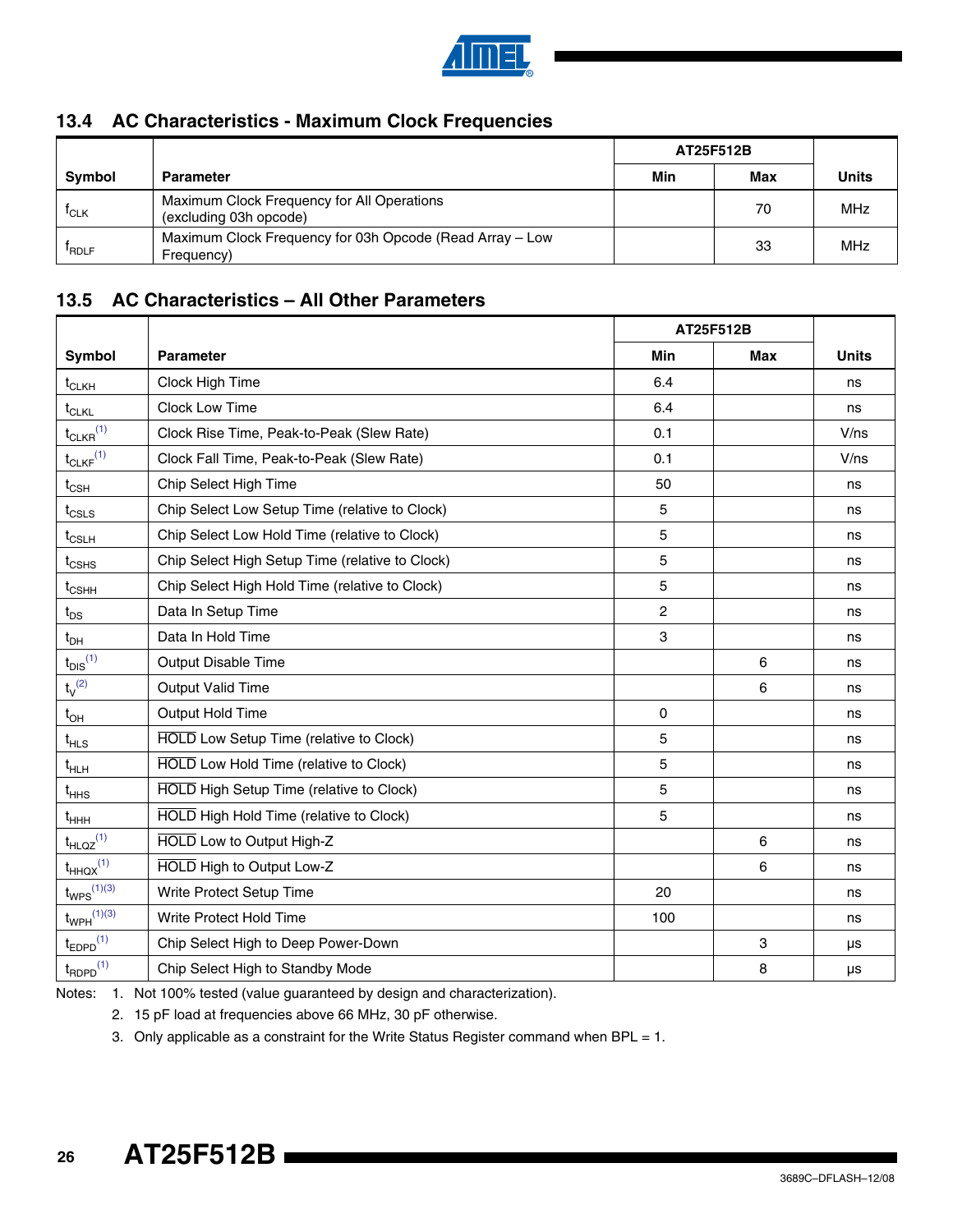### **13.6 Program and Erase Characteristics**

| Symbol                    | <b>Parameter</b>                          | Min       | Typ | <b>Max</b> | <b>Units</b> |     |
|---------------------------|-------------------------------------------|-----------|-----|------------|--------------|-----|
| $t_{PP}$ <sup>(1)</sup>   | Page Program Time (256 Bytes)             |           |     | 2.5        | 5.0          | ms  |
| $t_{BP}$                  | <b>Byte Program Time</b>                  |           |     | 15         |              | μs  |
|                           |                                           | 4 Kbytes  |     | 100        | 250          |     |
| $t_{BLKE}$ <sup>(1)</sup> | <b>Block Erase Time</b>                   | 32 Kbytes |     | 500        | 1000         | ms  |
| $t_{CHPE}$ $(1)(2)$       | Chip Erase Time                           |           |     | 0.9        | 2.0          | sec |
| $t_{\text{OTPP}}^{(1)}$   | <b>OTP Security Register Program Time</b> |           |     | 400        | 950          | μs  |
| $t_{WRSR}^{(2)}$          | Write Status Register Time                |           |     | 20         | 40           | ms  |

<span id="page-26-1"></span><span id="page-26-0"></span>Note: 1. Maximum values indicate worst-case performance after 100,000 erase/program cycles.

2. Not 100% tested (value guaranteed by design and characterization).

#### **13.7 Power-up Conditions**

| Symbol                | <b>Parameter</b>                                      | Min  | Max | <b>Units</b> |
|-----------------------|-------------------------------------------------------|------|-----|--------------|
| $\iota_{\text{VCSL}}$ | Minimum V <sub>CC</sub> to Chip Select Low Time       | 500  |     | μs           |
| <b>PUW</b>            | Power-up Device Delay Before Program or Erase Allowed |      | 10  | ms           |
| <b>V</b> POR          | Power-on Reset Voltage                                | . .5 | 2.5 |              |

### **13.8 Input Test Waveforms and Measurement Levels**



t<sub>R</sub>, t<sub>F</sub> < 2 ns (10% to 90%)

### **13.9 Output Test Load**



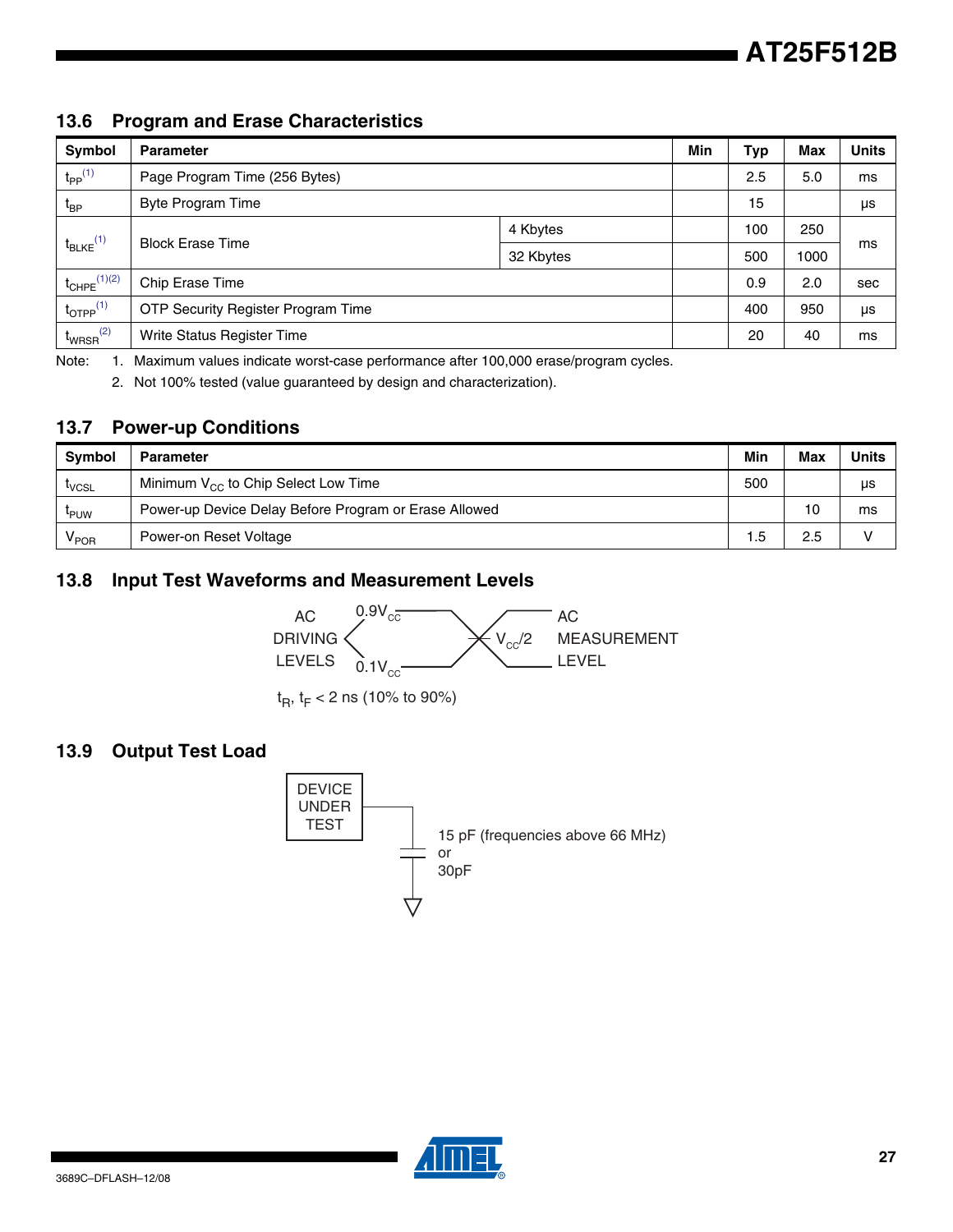

### **14. AC Waveforms**

**Figure 14-1.** Serial Input Timing









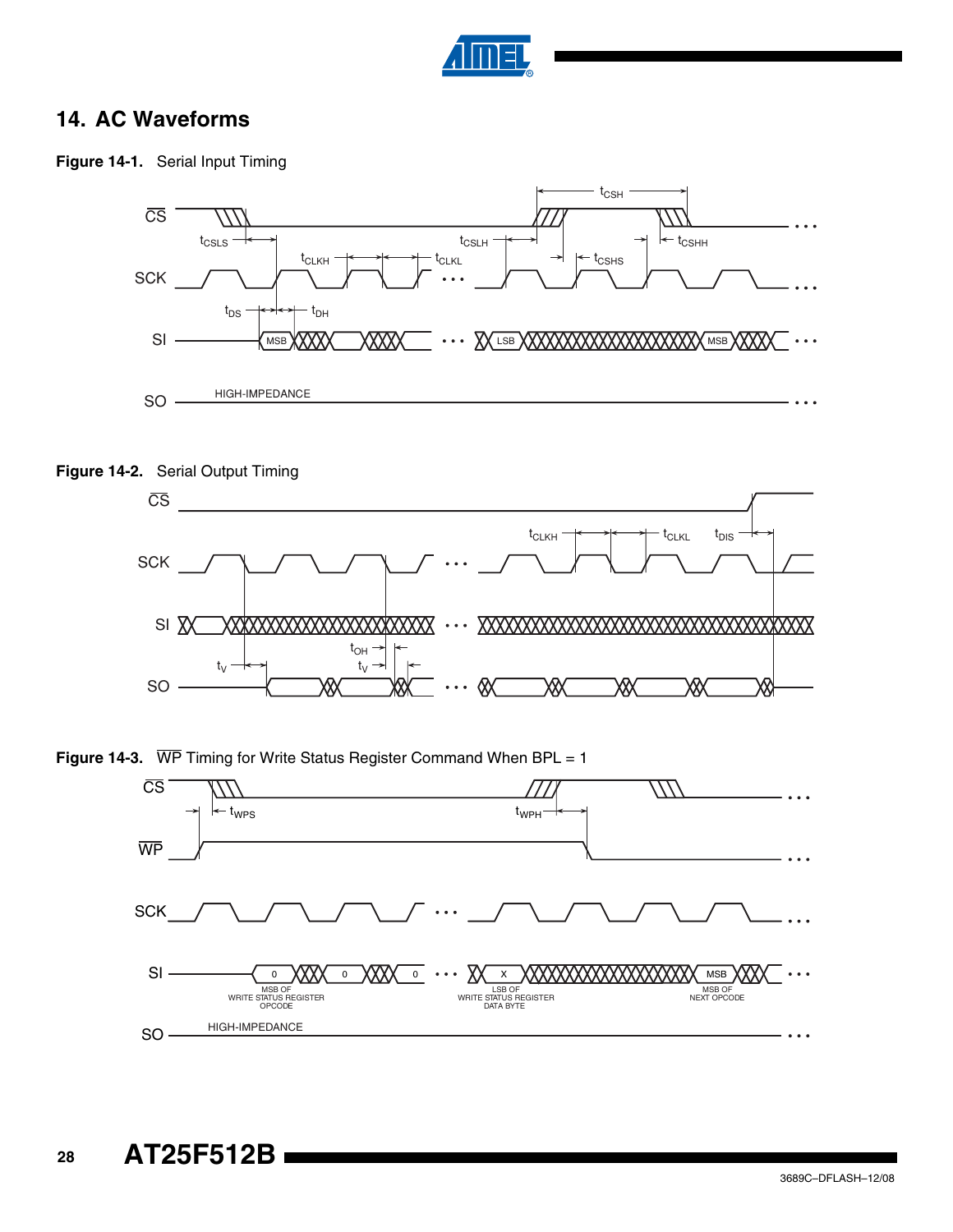





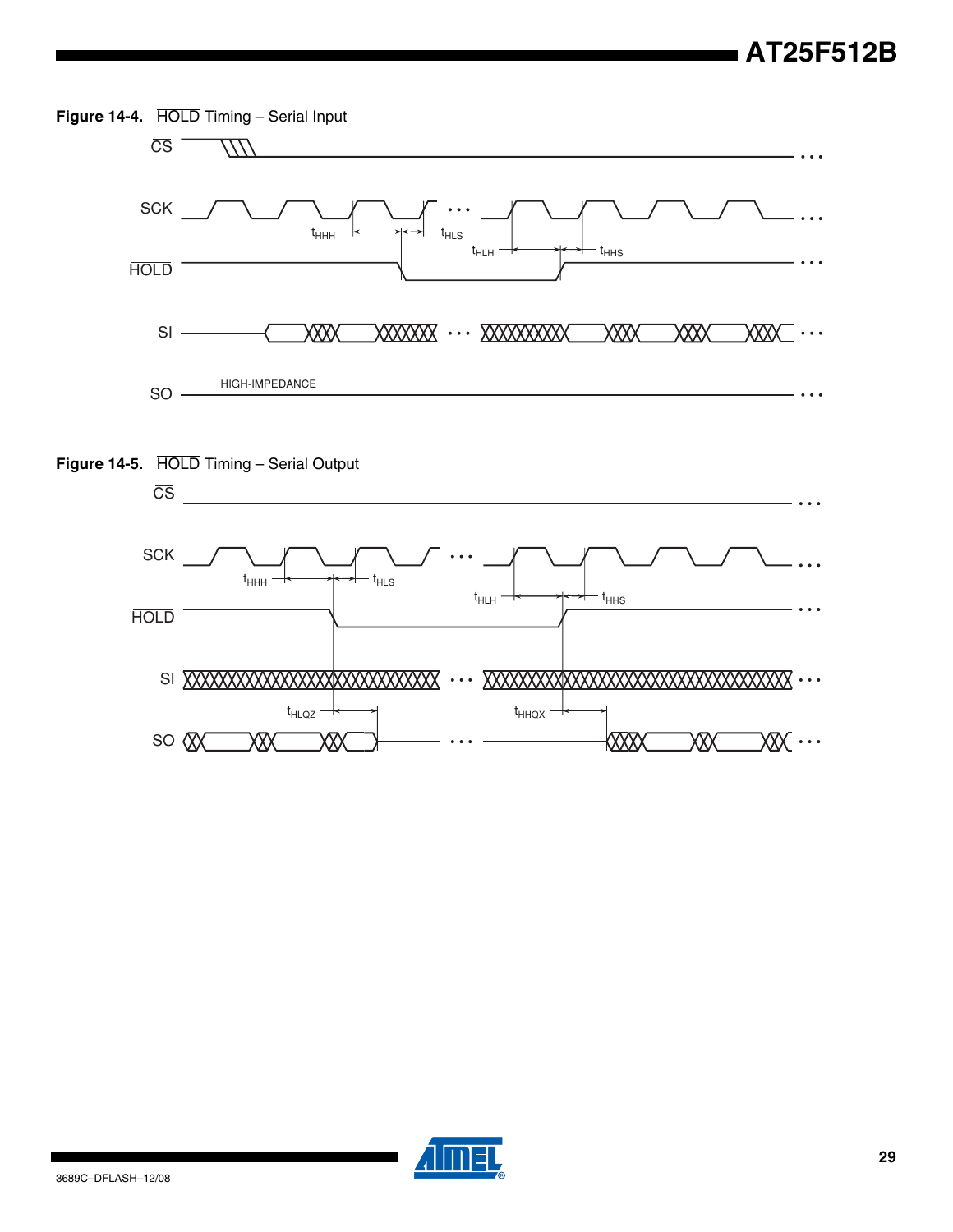

### **15. Ordering Information**

### **15.1 Ordering Code Detail**



### **15.2 Green Package Options (Pb/Halide-free/RoHS Compliant)**

| <b>Ordering Code</b>               | Package | Lead Finish   | <b>Operating Voltage</b> | Max. Freg.<br>(MHz) | <b>Operation Range</b>               |  |
|------------------------------------|---------|---------------|--------------------------|---------------------|--------------------------------------|--|
| AT25F512B-SSH-B<br>AT25F512B-SSH-T | 8S1     | <b>NiPdAu</b> | 2.7V to 3.6V             | 70                  | Industrial                           |  |
| AT25F512B-MAH-T                    | 8MA3    |               |                          |                     | $(-40^{\circ}$ C to $+85^{\circ}$ C) |  |

Note: The shipping carrier option code is not marked on the devices.

| Package Type |                                                                                               |  |  |  |
|--------------|-----------------------------------------------------------------------------------------------|--|--|--|
| <b>8S1</b>   | 8-lead, 0.150" Wide, Plastic Gull Wing Small Outline Package (JEDEC SOIC)                     |  |  |  |
| <b>8MA3</b>  | 8-pad, 2 x 3 x 0.6 mm, Thermally Enhanced Plastic Ultra Thin Dual Flat No Lead Package (UDFN) |  |  |  |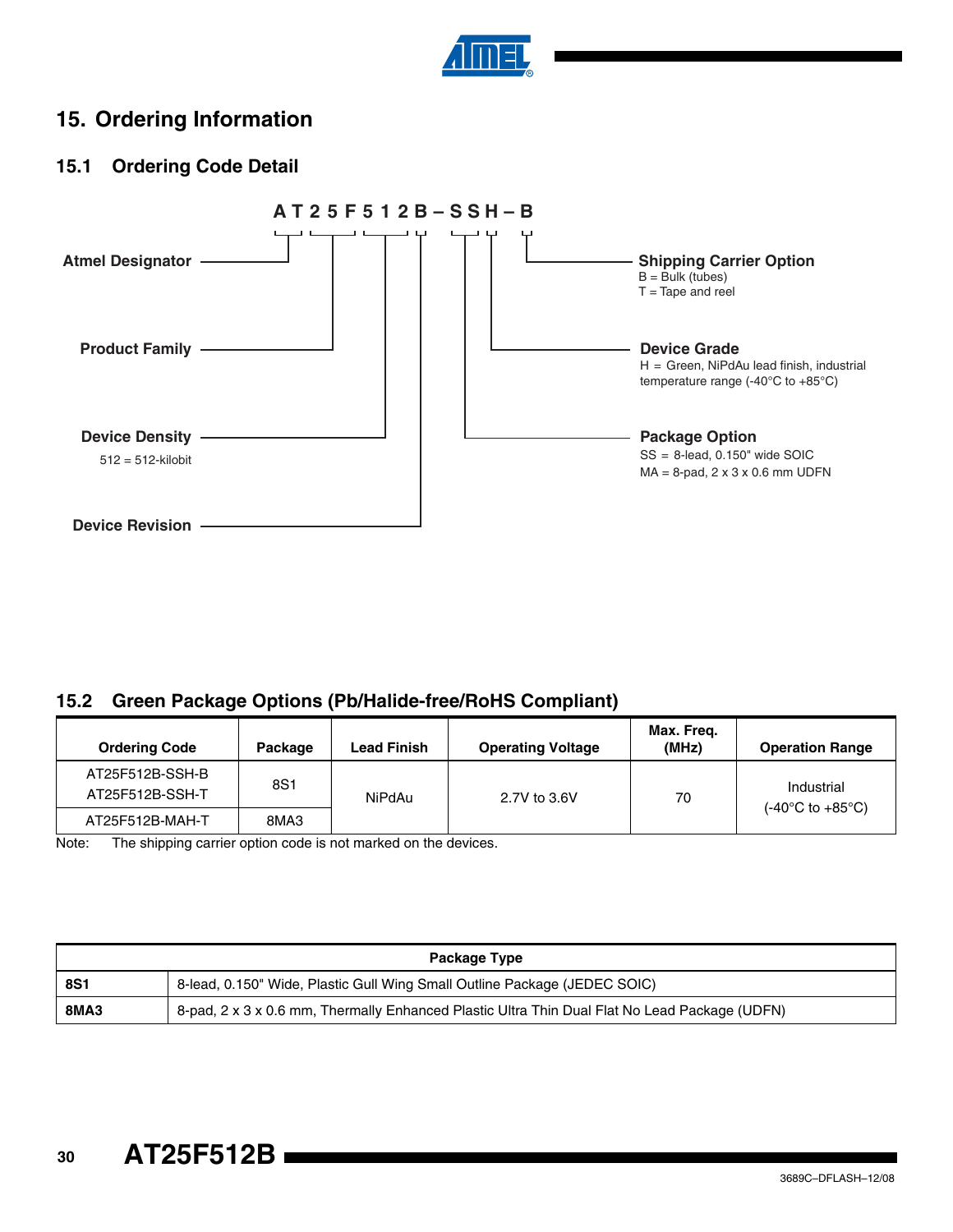### **16. Packaging Information**

### **16.1 8S1 – JEDEC SOIC**



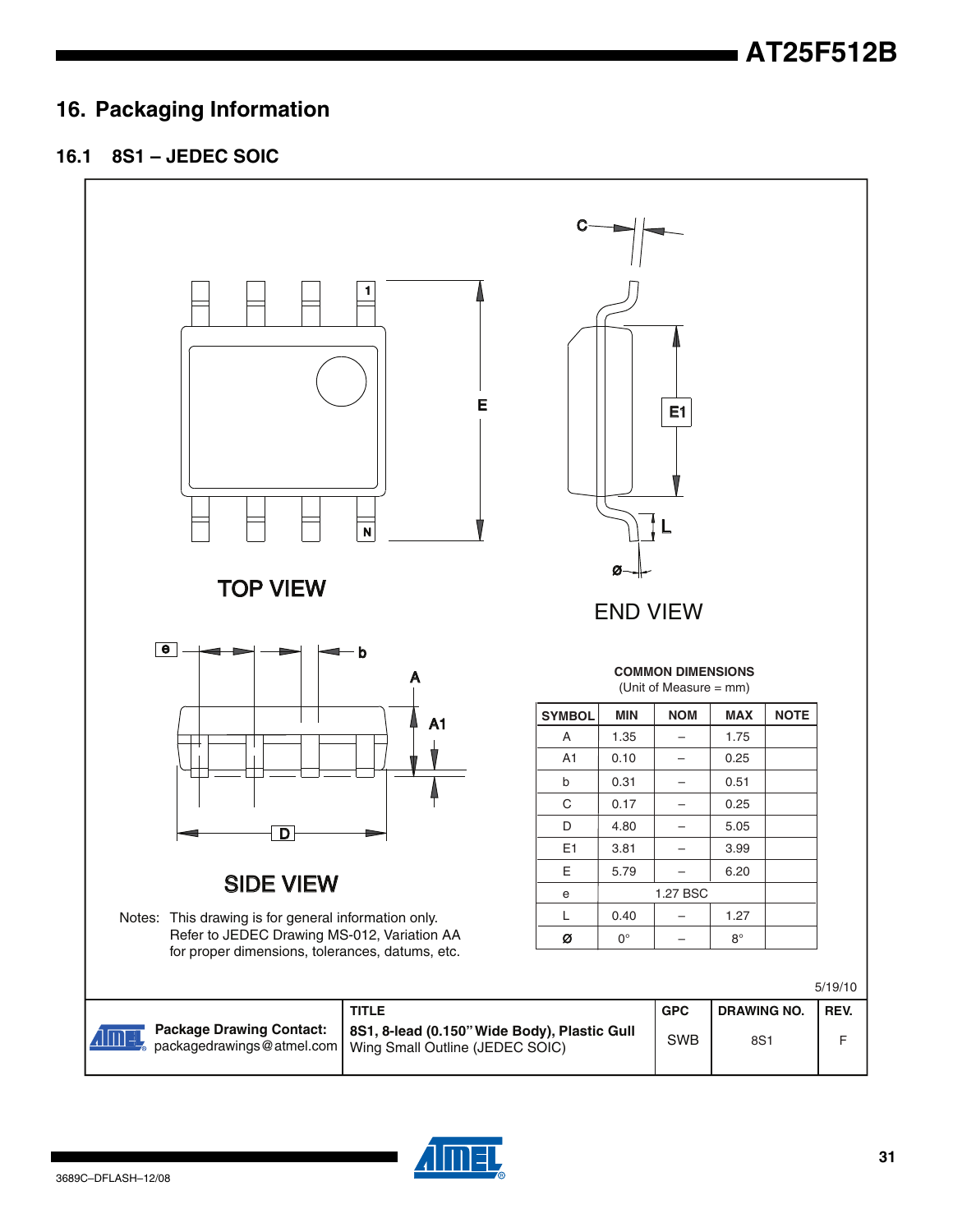

#### **16.2 8MA3 – UDFN**

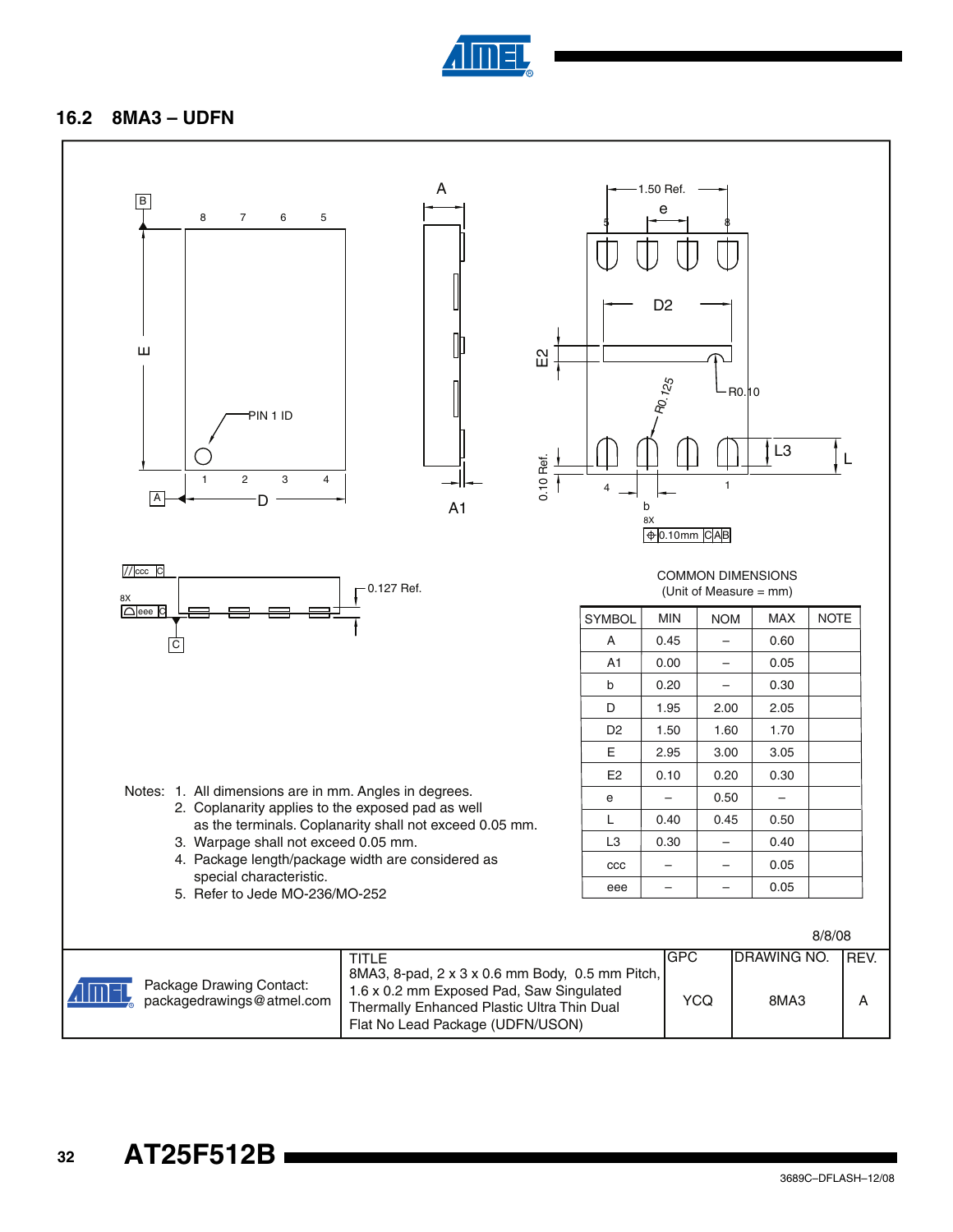# **17. Revision History**

| <b>Revision Level - Release Date</b> | History                                                                                                                                                        |
|--------------------------------------|----------------------------------------------------------------------------------------------------------------------------------------------------------------|
| A - September 2008                   | Initial release                                                                                                                                                |
| B-September 2008                     | Changed Manufacturer and Device ID (9Fh opcode) output data<br>- Changed Device ID Byte 2 from 01h to 00h<br>Reduced $t_{\text{BDPD}}$ time from 30 µs to 8 µs |
| C - December 2008                    | Increased Maximum Standby Current value from 35 µA to 50 µA                                                                                                    |